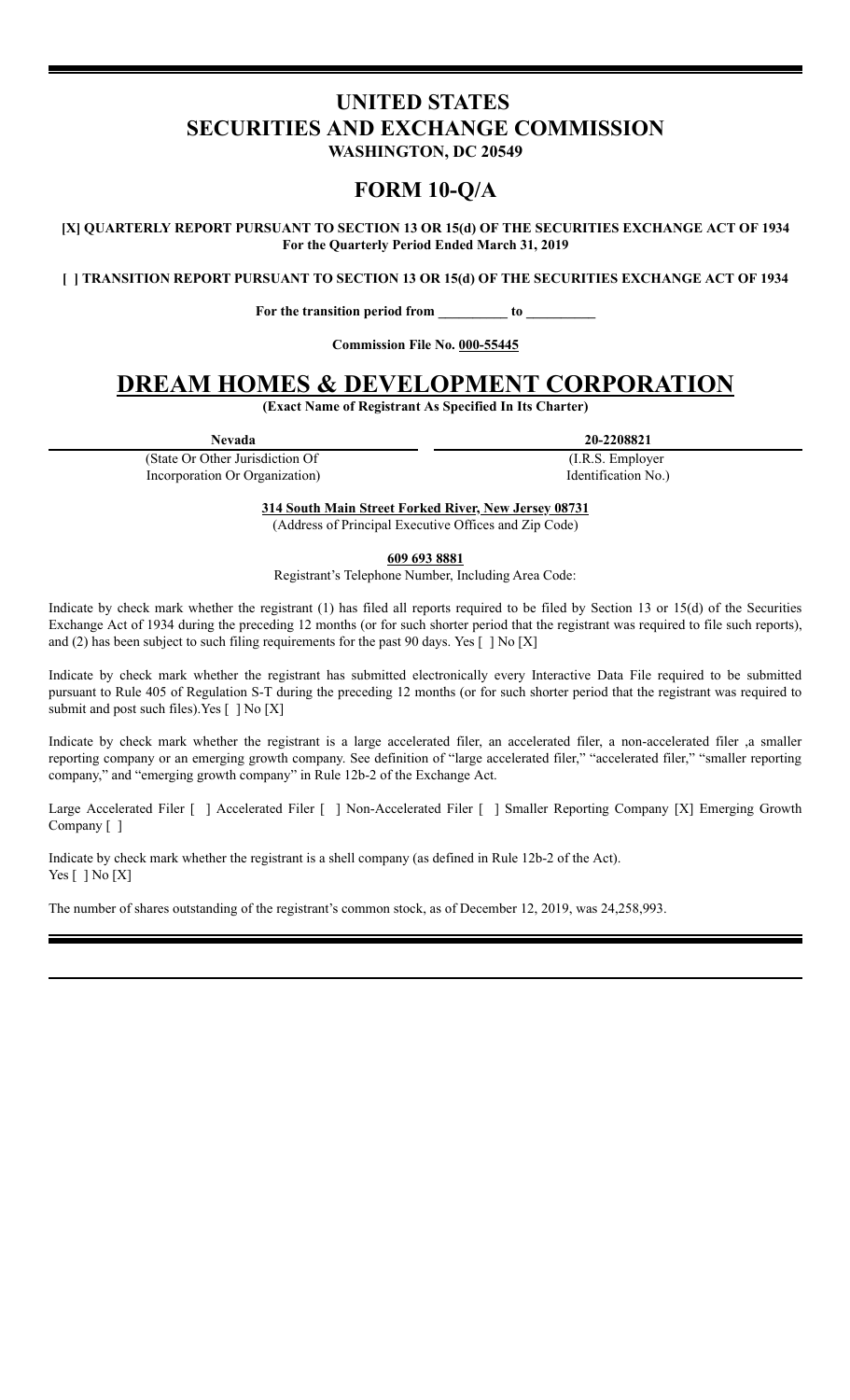## Explanatory Note:

This Amendment No. 1 to the Quarterly Report on Form 10-Q ("Form 10-Q/A") of Dream Homes & Development Corporation (the "Company") amends our Quarterly Report on Form 10-Q for the quarterly period ended March 31, 2019, which was originally filed with the Securities and Exchange Commission on May 20, 2019 (the "Original Form 10-Q"). The originally filed 10-Q was not reviewed by the Company's independent registered public accounting firm. The Company subsequently terminated its prior independent registered public accounting firm and engaged Boyle, CPA LLC ("Boyle") as its' new independent registered public accounting firm. This amended Form 10Q has been reviewed by Boyle. The changes to the originally filed Form 10-Q are updates to subsequent events in Note 11 of the financial statements, a restatement in Note 12 of the financial statements and updates to the filing date and certifications.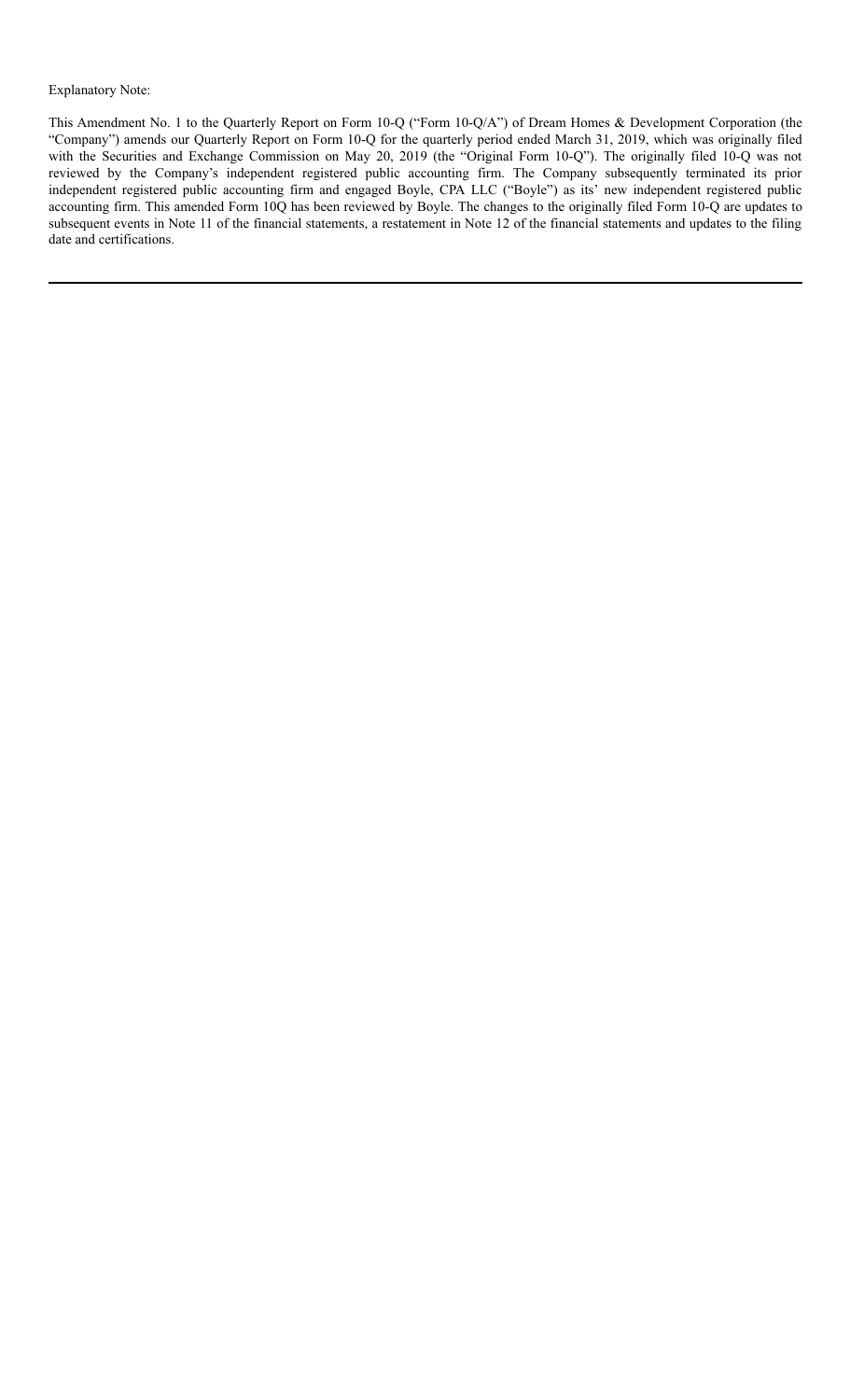#### **DREAM HOMES & DEVELOPMENT CORPORATION TABLE OF CONTENTS**

| <b>PART I. FINANCIAL INFORMATION</b>                                               | $F-1$ |
|------------------------------------------------------------------------------------|-------|
| <b>ITEM 1. FINANCIAL STATEMENTS</b>                                                | $F-1$ |
| <b>Consolidated Balance Sheet</b>                                                  | $F-1$ |
| <b>Consolidated Statements of Operations and Comprehensive Income (Loss)</b>       | $F-2$ |
| <b>Consolidated Statements of Cash Flow</b>                                        | $F-3$ |
| <b>Notes to Consolidated Financial Statements</b>                                  | $F-4$ |
| ITEM 2. MANAGEMENT'S DISCUSSION AND ANALYSIS OF FINANCIAL CONDITION AND RESULTS OF |       |
| <b>OPERATIONS</b>                                                                  | 3     |
| <b>ITEM 3. QUANTITATIVE AND QUALITATIVE DISCLOSURES ABOUT MARKET RISKS</b>         | 9     |
| <b>ITEM 4. CONTROLS AND PROCEDURES</b>                                             | 9     |
|                                                                                    |       |
| <b>PART II. OTHER INFORMATION</b>                                                  | 9     |
| <b>ITEM 1. LEGAL PROCEEDINGS</b>                                                   | 9     |
| <b>ITEM 2. UNREGISTERED SALES OF EQUITY SECURITIES AND USE OF PROCEEDS</b>         | 9     |
| <b>ITEM 3. DEFAULTS UPON SENIOR SECURITIES AND CONVERTIBLE NOTES</b>               | 9     |
| <b>ITEM 4. SUBMISSION OF MATTERS TO A VOTE OF SECURITY HOLDERS</b>                 | 9     |
| <b>ITEM 5. OTHER INFORMATION</b>                                                   | 9     |
| <b>ITEM 6. EXHIBITS</b>                                                            | 9     |
| <b>SIGNATURES</b>                                                                  | 9     |
|                                                                                    |       |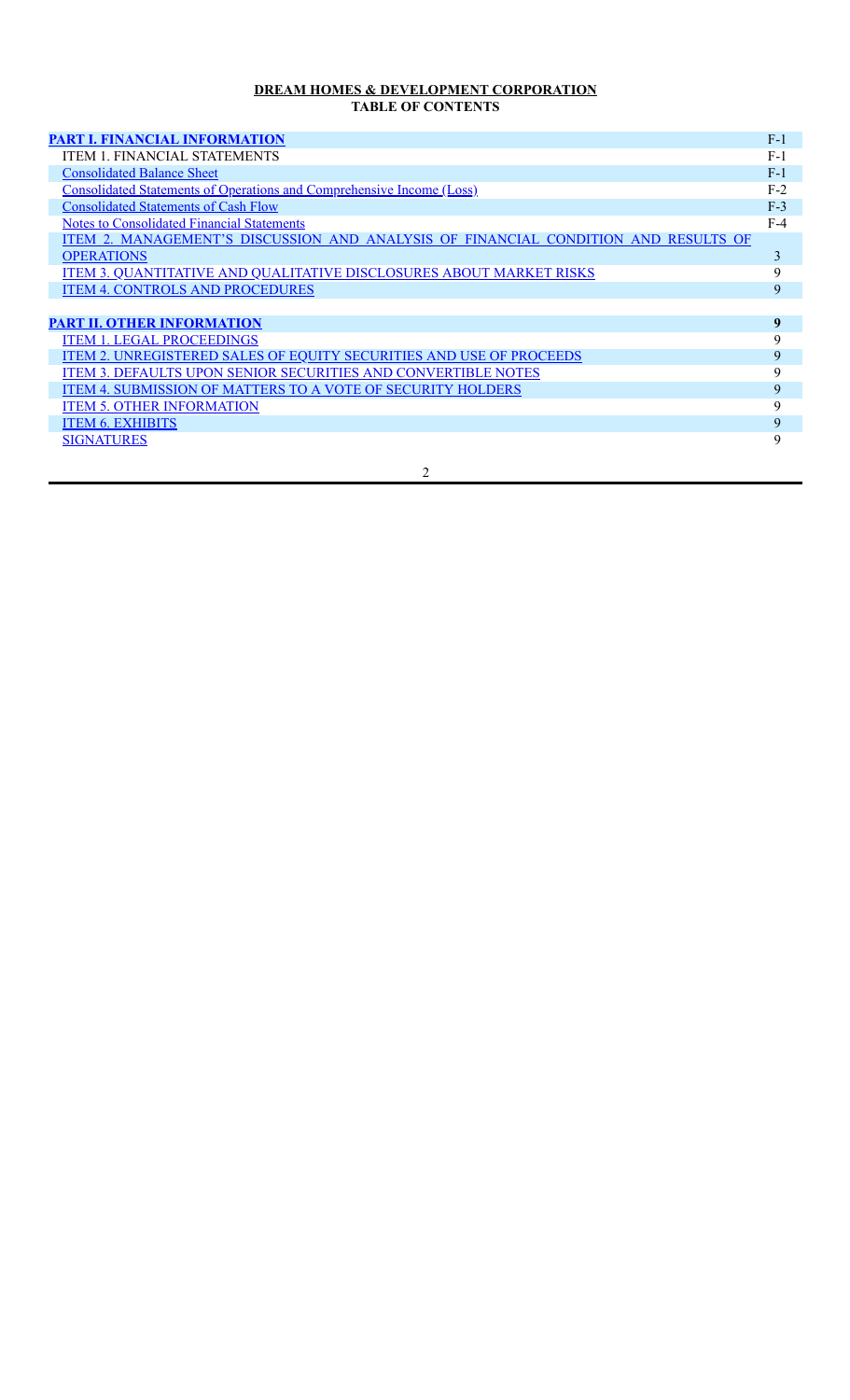## **PART 1 - FINANCIAL INFORMATION** DREAM HOMES & DEVELOPMENT CORPORATION

## **CONSOLIDATED BALANCE SHEETS**

<span id="page-3-1"></span><span id="page-3-0"></span>

|                                                                                                                                              | March 31, 2019<br>Unaudited |             | December 31, 2018 |             |
|----------------------------------------------------------------------------------------------------------------------------------------------|-----------------------------|-------------|-------------------|-------------|
| <b>ASSETS</b>                                                                                                                                |                             |             |                   |             |
| <b>CURRENT ASSETS</b>                                                                                                                        |                             |             |                   |             |
| Cash                                                                                                                                         | $\$$                        | 183,590     | $\mathbb{S}$      | 118,687     |
| Accounts receivable, net of allowance for doubtful accounts (\$29,838)                                                                       |                             | 317,848     |                   | 349,218     |
| Costs in excess of billings and estimated earnings                                                                                           |                             | 158,181     |                   | 105,847     |
| Total current assets                                                                                                                         |                             | 659,619     |                   | 573,752     |
| PROPERTY AND EQUIPMENT, net                                                                                                                  |                             | 16,769      |                   | 10,731      |
| <b>OTHER ASSETS</b>                                                                                                                          |                             |             |                   |             |
| Accounts receivable, net of allowance for doubtful accounts (\$43,000)                                                                       |                             | 32,000      |                   | 32,000      |
| Security deposit                                                                                                                             |                             | 2,200       |                   | 2,200       |
| Deposits and costs coincident to acquisition of land for development                                                                         |                             | 332,865     |                   | 360,967     |
| <b>Total assets</b>                                                                                                                          | \$                          | 1,043,453   | \$                | 979,650     |
| LIABILITIES AND STOCKHOLDERS' EQUITY                                                                                                         |                             |             |                   |             |
| <b>CURRENT LIABILITIES</b>                                                                                                                   |                             |             |                   |             |
| Accounts payable and accrued expenses                                                                                                        | \$                          | 390,204     | \$                | 317,634     |
| Billings in excess of costs and estimated earnings                                                                                           |                             | 294,795     |                   | 254,208     |
| Income tax payable                                                                                                                           |                             | 21,525      |                   | 21,525      |
| Loans payable                                                                                                                                |                             | 20,000      |                   | 20,000      |
| Loans payable to related parties                                                                                                             |                             | 48,205      |                   | 52,243      |
| <b>Total current liabilities</b>                                                                                                             |                             | 774,729     |                   | 665,610     |
| STOCKHOLDERS' EQUITY                                                                                                                         |                             |             |                   |             |
| Preferred stock; 5,000,000 shares authorized, \$.001 par value, as of March 31,                                                              |                             |             |                   |             |
| 2019 and December 31, 2018, there are no shares outstanding<br>Common stock; 70,000,000 shares authorized, \$.001 par value, as of March 31, |                             |             |                   |             |
| 2019 and December 31, 2018, there are 24, 200, 993 shares outstanding,                                                                       |                             |             |                   |             |
| respectively; and 16,000 shares committed not yet issued at March 31, 2019 and                                                               |                             |             |                   |             |
| December 31, 2018, respectively                                                                                                              |                             | 24,201      |                   | 24,201      |
| Additional paid-in capital                                                                                                                   |                             | 1,702,382   |                   | 1,671,988   |
| Accumulated deficit                                                                                                                          |                             |             |                   |             |
|                                                                                                                                              |                             | (1,457,859) |                   | (1,382,149) |
| Total stockholders' equity                                                                                                                   |                             | 268,724     |                   | 314,040     |
| Total liabilities and stockholders' equity                                                                                                   | \$                          | 1,043,453   | \$                | 979,650     |

*The accompanying notes are an integral part of these financial statements*.

F-1

<u> 1980 - Johann Barn, mars an t-Amerikaansk ferske omr</u>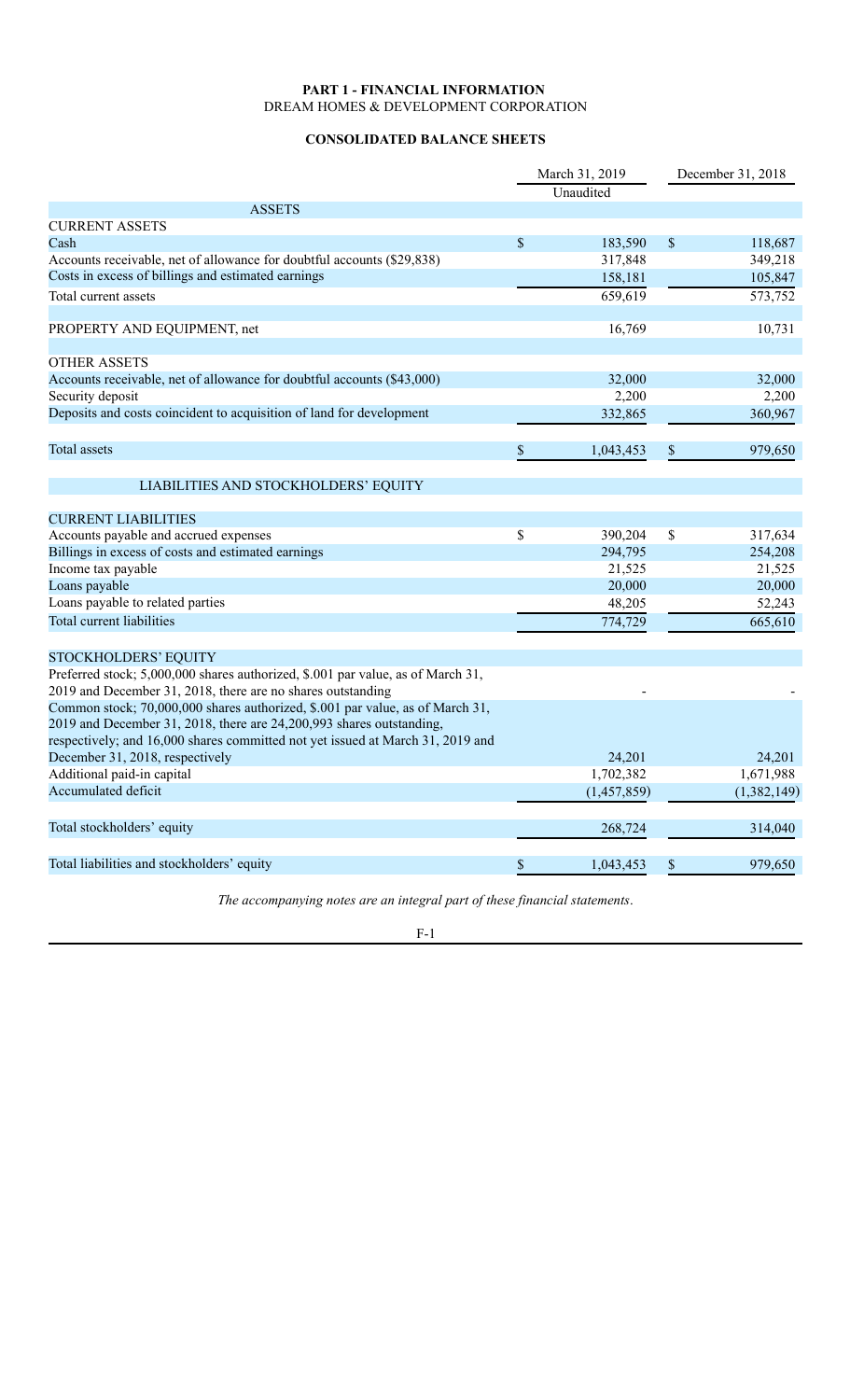## DREAM HOMES & DEVELOPMENT CORPORATION

## **CONSOLIDATED STATEMENTS OF OPERATIONS**

<span id="page-4-0"></span>

|                                                                                                                   | Three months ended<br>March 31, 2019 | Three months ended<br>March 31, 2018 |  |
|-------------------------------------------------------------------------------------------------------------------|--------------------------------------|--------------------------------------|--|
|                                                                                                                   | Unaudited                            | Unaudited                            |  |
| Revenue:                                                                                                          |                                      |                                      |  |
| Construction contracts                                                                                            | \$<br>789,420                        | \$<br>575,560                        |  |
| Total revenue                                                                                                     | 789,420                              | 575,560                              |  |
| Cost of construction contracts                                                                                    | 605,678                              | 364,212                              |  |
| Gross profit                                                                                                      | 183,742                              | 211,348                              |  |
| <b>Operating Expenses:</b>                                                                                        |                                      |                                      |  |
| Selling, general and administrative, including stock-based compensation of<br>\$30,394 and \$33,988, respectively | 256,520                              | 214,559                              |  |
| Depreciation expense                                                                                              | 1,462                                | 1,228                                |  |
| Total operating expenses                                                                                          | 257,982                              | 215,787                              |  |
| (Loss) from operations                                                                                            | (74,240)                             | (4, 439)                             |  |
| Other expenses (income):                                                                                          |                                      |                                      |  |
| Interest expense                                                                                                  | 1,470                                |                                      |  |
| Consulting fee income                                                                                             |                                      |                                      |  |
| Total other expenses (income)                                                                                     | 1,470                                |                                      |  |
| Net (loss) before income taxes                                                                                    | (75, 710)                            | (4, 439)                             |  |
| Provision for income tax expense                                                                                  |                                      | 8,126                                |  |
| Net (loss)                                                                                                        | \$<br>(75,710)                       | \$<br>(12, 565)                      |  |
| Basic and diluted (loss) per common share                                                                         | \$<br>(.00)                          | $\boldsymbol{\mathsf{S}}$<br>(.00)   |  |
| Weighted average common shares outstanding-basic and diluted                                                      | 24,200,993                           | 24, 231, 963                         |  |

*The accompanying notes are an integral part of these financial statement*.

F-2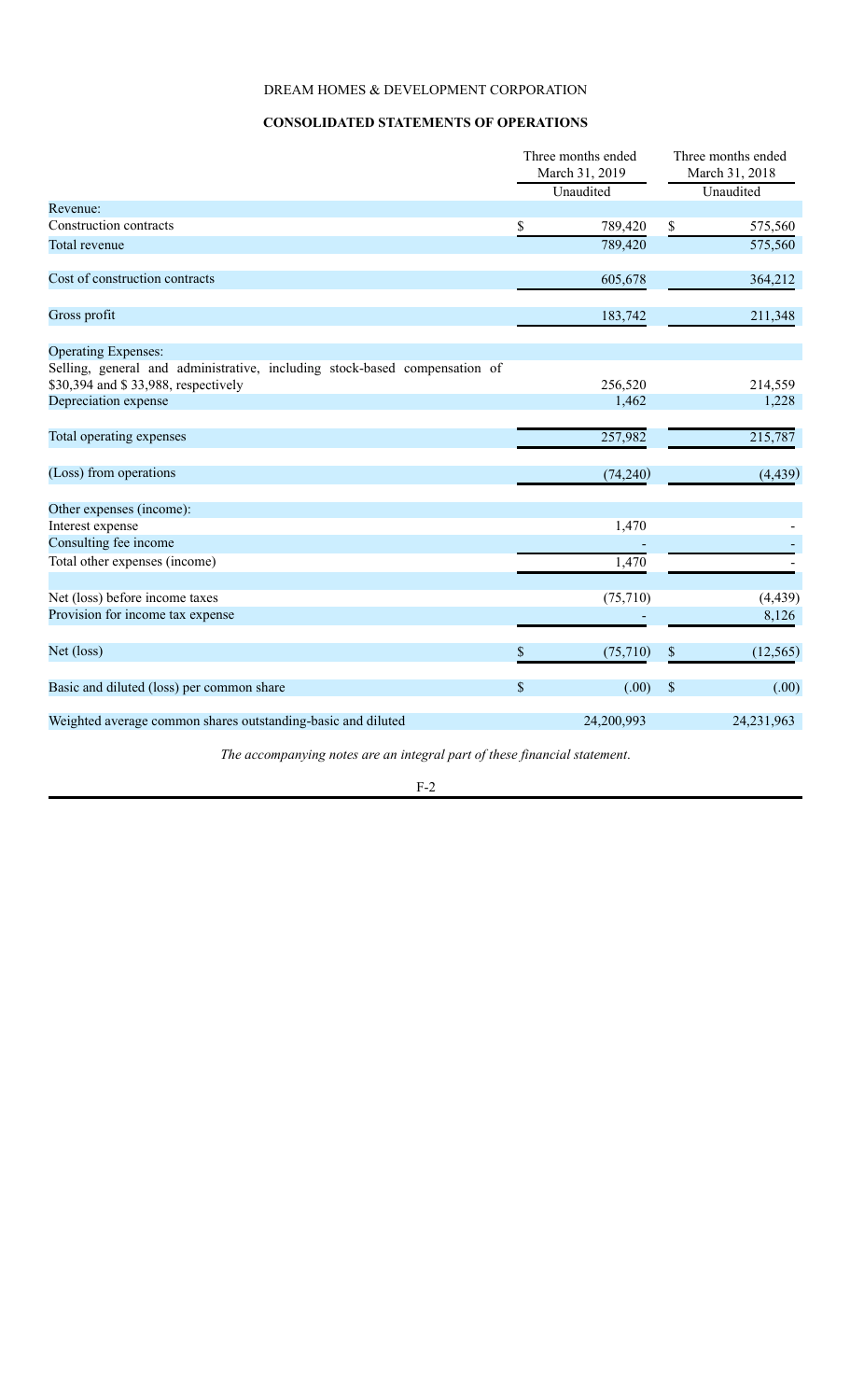## DREAM HOMES & DEVELOPMENT CORPORATION

## **CONSOLIDATED STATEMENTS OF CASH FLOWS**

<span id="page-5-0"></span>

|                                                                                             |    | Three months ended<br>March 31, 2019<br>Unaudited | Three months ended<br>March 31, 2018<br>Unaudited |            |  |
|---------------------------------------------------------------------------------------------|----|---------------------------------------------------|---------------------------------------------------|------------|--|
| OPERATING ACTIVITIES                                                                        |    |                                                   |                                                   |            |  |
| Net (loss)                                                                                  | \$ | (75,710)                                          | \$                                                | (12, 565)  |  |
| Adjustments to reconcile net (loss) to net cash provided (used) in operating<br>activities: |    |                                                   |                                                   |            |  |
| Depreciation expense                                                                        |    | 1,462                                             |                                                   | 1,228      |  |
| Write-off on deposits and acquisition of land                                               |    | 28,102                                            |                                                   |            |  |
| Stock-based compensation                                                                    |    | 30,394                                            |                                                   | 33,988     |  |
| Changes in operating assets and liabilities:                                                |    |                                                   |                                                   |            |  |
| Accounts receivable                                                                         |    | 31,370                                            |                                                   | (37, 264)  |  |
| Costs in excess of billings and estimated earnings                                          |    | (52, 334)                                         |                                                   | (174, 642) |  |
| Accounts payable and accrued liabilities                                                    |    | 72,570                                            |                                                   | 20,279     |  |
| Billings in excess of costs and estimated earnings                                          |    | 40,587                                            |                                                   | 97,311     |  |
| Income tax payable                                                                          |    |                                                   |                                                   | 8,126      |  |
| Net cash provided by (used in) operating activities                                         |    | 76,441                                            |                                                   | (63, 539)  |  |
| <b>INVESTING ACTIVITIES</b>                                                                 |    |                                                   |                                                   |            |  |
| Purchase of vehicles                                                                        |    | (7,500)                                           |                                                   |            |  |
| Deposit and costs coincident to acquisition of land for development                         |    |                                                   |                                                   | (14,253)   |  |
| Net cash (used) in investing activities                                                     |    | (7,500)                                           |                                                   | (14, 253)  |  |
| <b>FINANCING ACTIVITIES</b>                                                                 |    |                                                   |                                                   |            |  |
| Payments on loans to related parties                                                        |    | (4,038)                                           |                                                   |            |  |
| Proceeds from sale of common stock                                                          |    |                                                   |                                                   | 11,400     |  |
| Net cash provided by (used in) financing activities                                         |    | (4,038)                                           |                                                   | 11,400     |  |
|                                                                                             |    |                                                   |                                                   |            |  |
| NET INCREASE (DECREASE) IN CASH                                                             |    | 64,903                                            |                                                   | (66, 392)  |  |
| CASH BALANCE, BEGINNING OF PERIOD                                                           |    | 118,687                                           |                                                   | 244,684    |  |
| CASH BALANCE, END OF PERIOD                                                                 | \$ | 183,590                                           | \$                                                | 178,292    |  |
| Supplemental Disclosures of Cash Flow Information:                                          |    |                                                   |                                                   |            |  |
| Interest paid                                                                               | \$ |                                                   | \$                                                |            |  |
| Income taxes paid                                                                           | \$ |                                                   | \$                                                |            |  |
| Non-Cash Investing and Financing Activities:                                                |    |                                                   |                                                   |            |  |
|                                                                                             | \$ |                                                   | \$                                                |            |  |

*The accompanying notes are an integral part of these financial statements*.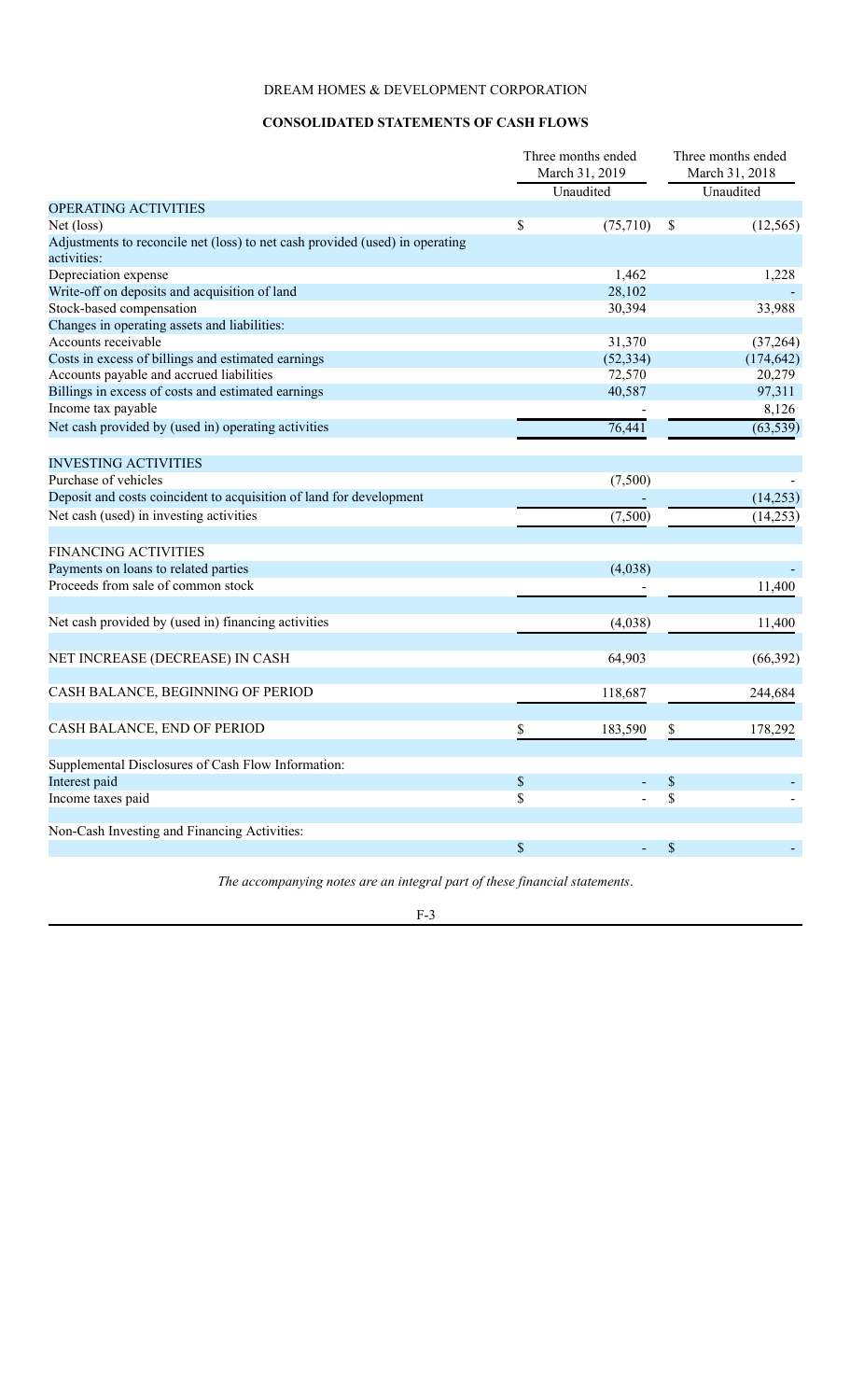#### **DREAM HOMES & DEVELOPMENT CORPORATION NOTES TO THE CONSOLIDATED FINANCIAL STATEMENTS** Three Months Ended March 31, 2019 and 2018 (Unaudited)

#### <span id="page-6-0"></span>**Note 1 - Significant Accounting Policies**

#### Nature of Operations

Dream Homes & Development Corporation is a regional builder and developer of new single-family homes and subdivisions, as well as a market leader in coastal construction, elevation and mitigation. In the five years that have passed since Superstorm Sandy flooded 30,000 owner-occupied homes, Dream Homes has helped hundreds of homeowners to rebuild or raise their homes to comply with new FEMA requirements.

In addition to the coastal construction market, Dream Homes will continue to pursue opportunities in new single and multi-family home construction, with 4 new developments totaling 123 units under contract and in development. Dream Homes' operations will include the development and sale of a variety of residential communities, including construction of semi-custom homes, entry-level and first time move-up single-family and multi-family homes.

In addition to the New Jersey market, the Company, through its Dream Building LLC subsidiary, has become licensed in Florida to pursue recent opportunities for elevation, restoration, renovation and new construction brought about by the damage caused by recent hurricanes. Initial markets to be targeted are located primarily in the southwest portion of the state, between Naples and Cape Coral.

In addition to the Company's construction operations, the Company holds a bi-monthly "Dream Homes Nearly Famous Rebuilding Seminar", and publishes an informational blog known as the "Dream Homes Rebuilding Blog". The Rebuilding Seminar is an educational tool for homeowners who need rebuilding or renovations. This seminar has been presented steadily since early 2013, and is designed to educate and assist homeowners in deciphering the confusion about planning and executing complex residential construction projects. A professional team attends each seminar and presents on a diverse variety of topics, including expert advice from architects, engineers, finance people, attorneys, project managers, elevation professionals and builder/general contractors. The "Dream Homes Rebuilding Blog" is an educational platform written by Vincent Simonelli, which offers comprehensive advice on all aspects of construction, finance, development and real estate. The Blog is located at http://blog.dreamhomesltd.com.

## **History**

Dream Homes & Development Corporation was originally incorporated as The Virtual Learning Company, Inc. ("Virtual Learning") on January 6, 2009 as a Nevada corporation with 75,000,000 shares of capital stock authorized, of which 70,000,000 shares are common shares (\$.001 par value), and 5,000,000 shares are preferred shares (\$.001 par value).

On August 19, 2016, Virtual Learning acquired 4.5% of Dream Homes, Ltd. ("DHL"), 100% of Dream Building, LLC ("DBL") , a wholly owned subsidiary of DHL, and use of all construction licensing and registrations held by Atlantic Northeast Construction LLC ("ANCL"), a wholly owned subsidiary of DHL, in exchange for the issuance of 2,225,000 shares of Virtual Learning common stock to DHL at an agreed price of \$.05 per common share.

The majority stockholder and chief executive officer of DHL was also the controlling stockholder and chief executive officer of Virtual Learning. As Virtual Learning and DHL were entities under common control, the acquired assets were reflected by Virtual Learning at DHL's \$0 carrying amount on the date of transfer pursuant to Accounting Standards Codification ("ASC") 805-50-30-5.

From August 19, 2016 to August 23, 2016, Virtual Learning acquired the rights to complete 6 in process construction contracts of ANCL in exchange for the issuance of 2,287,367 shares of Virtual Learning common stock to DHL at an agreed price of \$.05 per common share for those ANCL contracts. As Virtual Learning and DHL were entities under common control, the acquired rights were reflected at DHL's \$0 carrying amount on the date of transfer pursuant to ASC 805-50-30-5.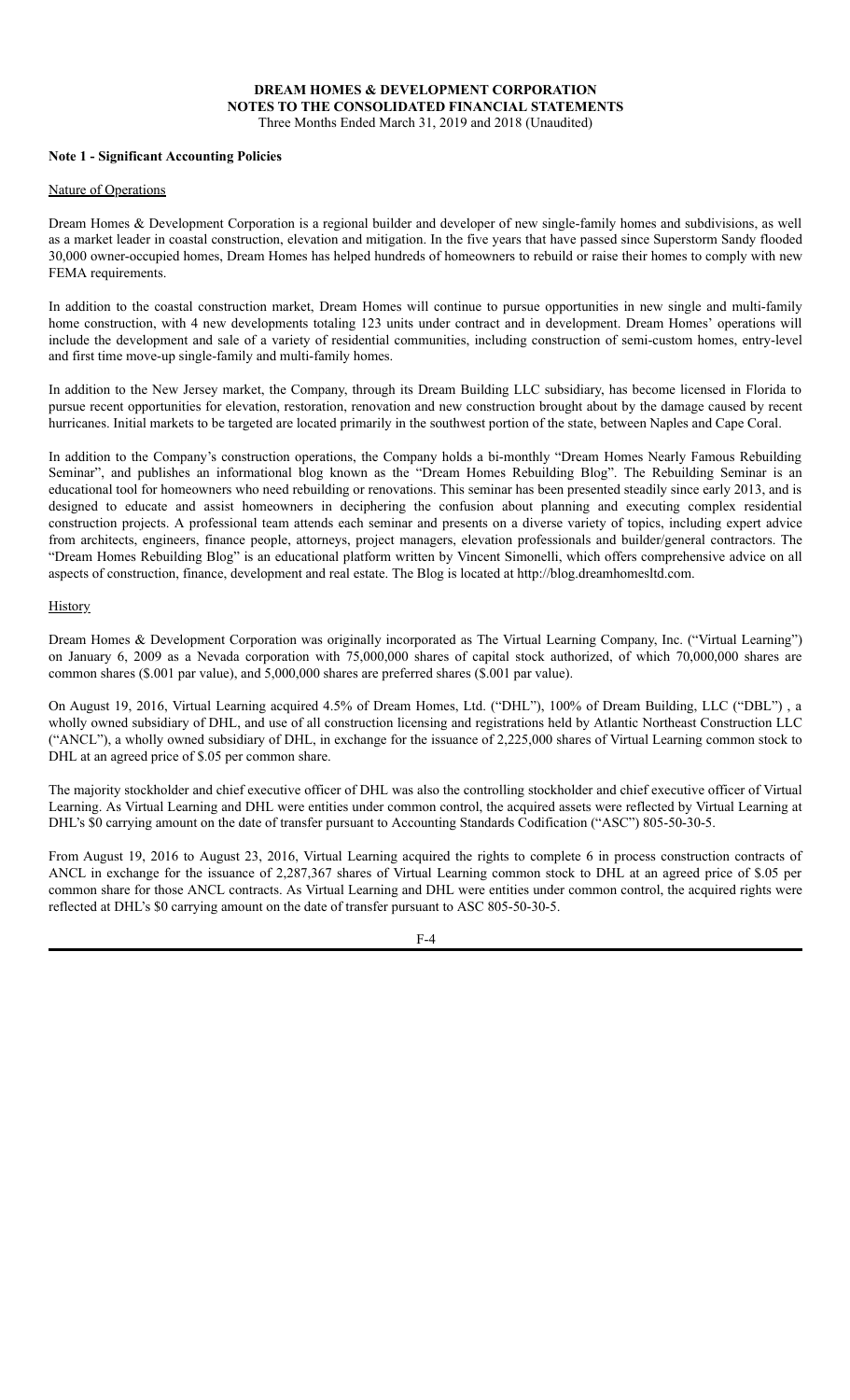Due to the Company's change in focus to its construction business, the Company wrote off the remaining unamortized capitalized curriculum development costs of \$20,534 at December 31, 2016.

On March 14, 2017, Virtual Learning changed its name to Dream Homes & Development Corporation ("DHDC"). DHDC maintains a web site at www.dreamhomesltd.com as well as a blog, located at http://blog.dreamhomesltd.com.

#### **Interim Financial Statements**

The accompanying unaudited financial statements have been prepared in accordance with accounting principles generally accepted in the United States of America and the rules and regulations of the United States Securities and Exchange Commission for interim financial information and with the instructions to Form 10-Q and Article 8 of Regulation S-X. Accordingly, they may not include all the information and footnotes necessary for a comprehensive presentation of financial position, results of operations or cash flows. It is management's opinion, however, that all material adjustments (consisting of normal recurring adjustments) have been made which are necessary for a fair financial statement presentation.

The unaudited interim financial statements should be read in conjunction with the Company's Annual Report filed on Form 10-K for the year ended December 31, 2018, which contains the financial statements and notes thereto, together with Management's Discussion and Analysis of Financial Conditions and Results of Operations, for the year ended December 31, 2018. Operating results for the three months ended March 31, 2019 are not necessarily indicative of the results to be expected for the year ending December 31, 2019.

## **Principles of Consolidation**

The consolidated financial statements include the accounts of DHDC and its wholly owned subsidiary DBL (collectively, the "Company"). All intercompany balances and transactions have been eliminated in consolidation.

## **Property and Equipment**

Property and equipment is stated at cost less accumulated depreciation. Depreciation is provided using the straight-line method over an estimated useful life of five years. Repairs and maintenance costs are expensed as incurred, and renewals and betterments are capitalized.

## **Use of Estimates**

The preparation of financial statements in conformity with accounting principles generally accepted in the United States of America requires management to make estimates and assumptions that affect the amounts reported and disclosed in the financial statements and the accompanying notes. Actual results could differ materially from these estimates.

#### **Fair Value of Financial Instruments**

Fair value is defined as the price that we would receive to sell an asset or pay to transfer a liability (an exit price) in an orderly transaction between market participants on the measurement date. In determining fair value, GAAP establishes a three-level hierarchy used in measuring fair value, as follows:

● Level 1 inputs are quoted prices available for identical assets and liabilities in active markets.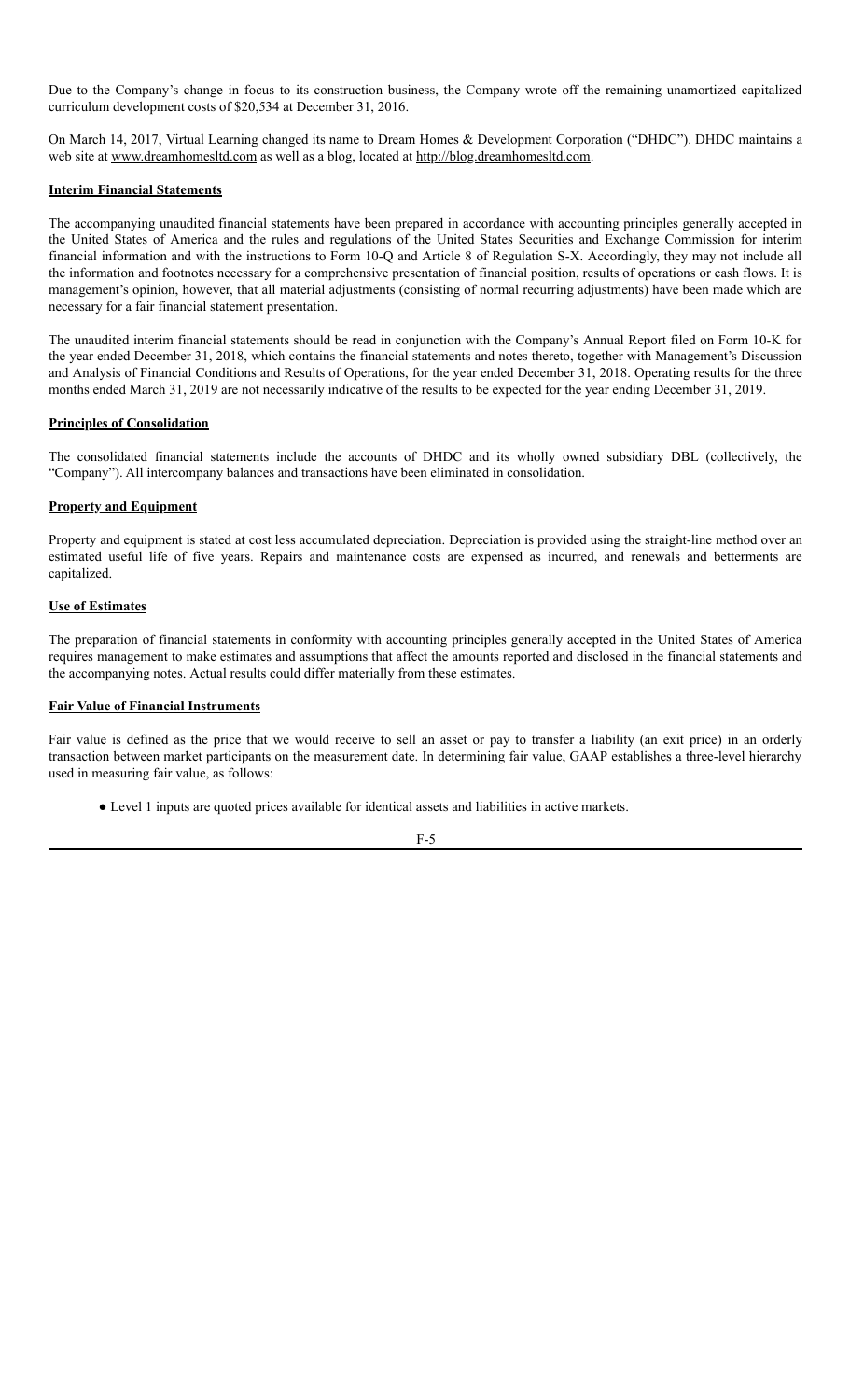● Level 2 inputs are observable for the asset or liability, either directly or indirectly, including quoted prices for similar assets and liabilities in active markets or other inputs that are observable or can be corroborated by observable market data.

● Level 3 inputs are less observable and reflect our own assumptions.

Our financial instruments consist of cash and cash equivalents, accounts receivable, accounts payable and accrued expenses and loans payable to related parties. The carrying amount of cash and cash equivalents, accounts receivable, accounts payable and accrued expenses, and loans payable to related parties approximates fair value because of their short maturities.

## **Construction Contracts**

Revenue recognition:

The Company recognizes construction contract revenue using the percentage-of-completion method, based primarily on contract cost incurred to date compared to total estimated contract cost. Cost of revenue includes an allocation of depreciation, amortization and general overhead cost. Changes to total estimated contract cost or losses, if any, are recognized in the period in which they are determined.

The Company generally provides limited warranties for work performed under its construction contracts with periods typically extending for a limited duration following substantial completion of the Company's work on a project.

The Company classifies construction-related receivables and payables that may be settled in periods exceeding one year from the balance sheet date, if any, as current assets and liabilities consistent with the length of time of its project operating cycle. For example:

- Costs and estimated earnings in excess of billings represent the excess of contract costs and profits (or contract revenue) over the amount of contract billings to date and are classified as a current asset.
- Billings in excess of costs and estimated earnings represent the excess of contract billings to date over the amount of contract costs and profits (or contract revenue) recognized to date and are classified as a current liability.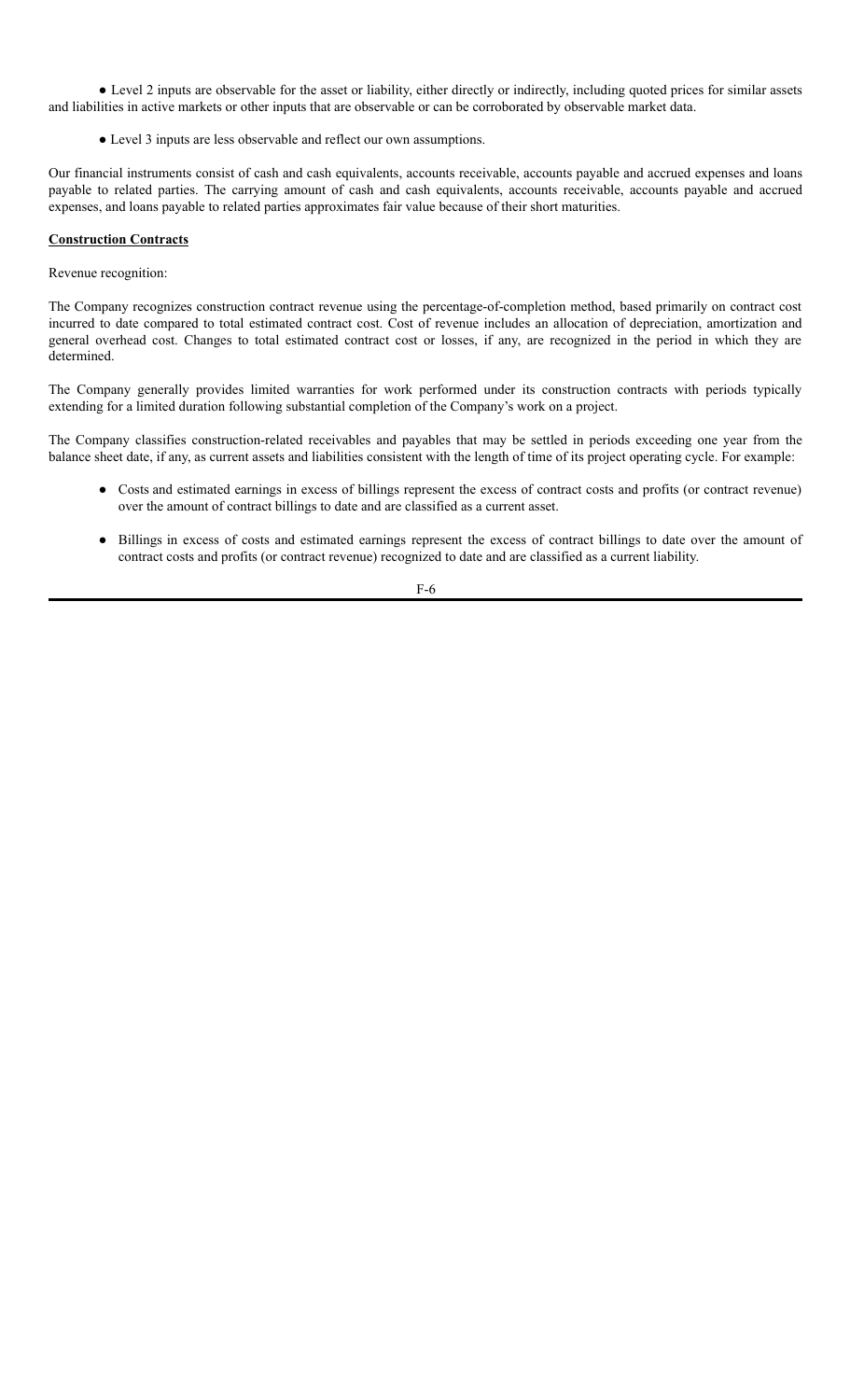Costs and estimated earnings in excess of billings result when either: 1) costs are incurred related to certain claims and unapproved change orders, or 2) the appropriate contract revenue amount has been recognized in accordance with the percentage-of-completion accounting method, but a portion of the revenue recorded cannot be billed currently due to the billing terms defined in the contract. Claims occur when there is a dispute regarding both a change in the scope of work and the price associated with that change. Unapproved change orders occur when there is a dispute regarding only the price associated with a change in scope of work. For both claims and unapproved change orders, the Company recognizes revenue, but not profit, when it is determined that recovery of incurred cost is probable and the amounts can be reliably estimated.

#### Change in Estimates:

The Company's estimates of contract revenue and cost are highly detailed and many factors change during a contract performance period that result in a change to contract profitability. These factors include, but are not limited to, differing site conditions: availability of skilled contract labor: performance of major material suppliers and subcontractors: on-going subcontractor negotiations and buyout provisions: unusual weather conditions: changes in the timing of scheduled work: change orders: accuracy of the original bid estimate: changes in estimated labor productivity and costs based on experience to date: achievement of incentive-based income targets: and the expected, or actual, resolution terms for claims. The factors that cause changes in estimates vary depending on the maturation of the project within its lifecycle. For example, in the ramp-up phase, these factors typically consist of revisions in anticipated project costs and during the peak and close-out phases, these factors include the impact of change orders and claims as well as additional revisions in remaining anticipated project costs. Generally, if the contract is at an early stage of completion, the current period impact is smaller than if the same change in estimate is made to the contract at a later stage of completion. Management focuses on evaluating the performance of contracts individually and uses the cumulative catch-up method to account for revisions in estimates. Material changes in estimates are disclosed in the notes to the consolidated financial statements.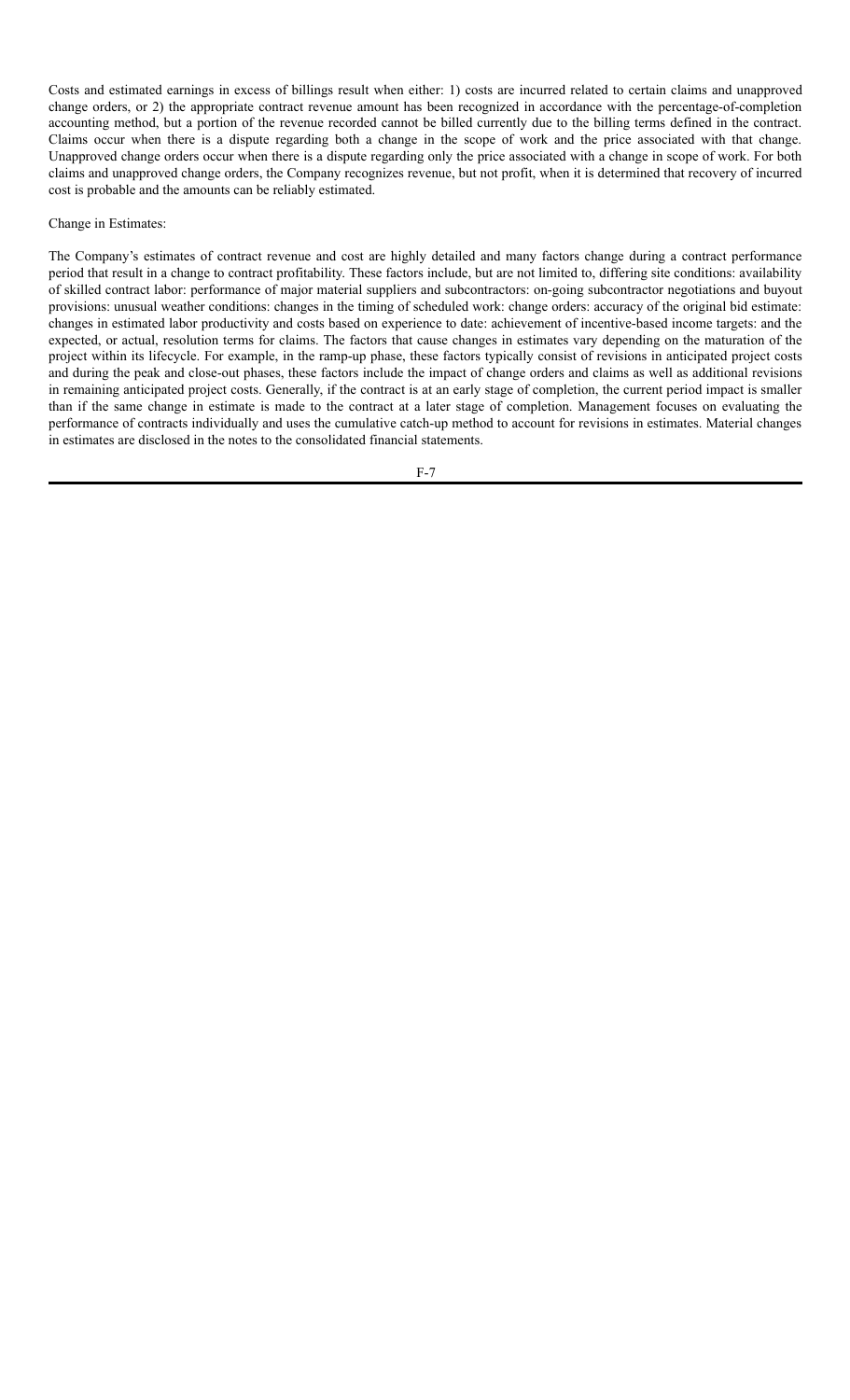#### **Income Taxes**

The Company accounts for income taxes using the asset and liability method. Deferred tax assets and liabilities are recognized for the future tax consequences attributable to differences between the carrying amounts of assets and liabilities for financial reporting purposes and the amounts used for income tax reporting purposes. Deferred tax assets and liabilities are measured using enacted tax rates expected to apply to taxable income in the years in which those temporary differences are expected to be recovered or settled. The effect on deferred tax assets and liabilities of a change in tax rates is recognized in the provision for income tax in the statements of operations. The Company evaluates the probability of realizing the future benefits of its deferred tax assets and provides a valuation allowance when realization of the assets is not reasonably assured.

The Company recognizes in its financial statements the impact of tax positions that meet a "more likely than not" threshold, based on the technical merits of the position. The tax benefits recognized from such a position are measured based on the largest benefit that has a greater than fifty percent likelihood of being realized upon ultimate settlement.

#### **Net Income (Loss) Per Common Share**

Basic net income (basic net loss) per common share is calculated by dividing net income (loss) by the weighted average number of common shares outstanding during the period.

Diluted net income (loss) per common share is computed using the weighted average number of common shares outstanding and potentially dilutive securities outstanding during the period.

#### **Recent Accounting Pronouncements**

In May 2014, the Financial Accounting Standards Board ("FASB") issued Accounting Standards Update ("ASU") No. 2014-09, Revenue from Contracts with Customers (Accounting Standards Codification "ASC" Topic 606). The purpose of this ASU is to converge revenue recognition requirements per GAAP and International Financial Reporting Standards ("IFRS"). The core principle of the guidance is that an entity should recognize revenue to depict the transfer of promised goods or services to customers in an amount that reflects the consideration to which the entity expects to be entitled in exchange for those goods or services. The amendments in this ASU were originally effective for interim and annual reporting periods beginning after December 15, 2016, with early adoption not permitted by the FASB; however, in August 2015, the FASB issued ASU 2015-14, Revenue from Contracts with Customers (Topic 606): Deferral of the Effective Date after public comment respondents supported a proposal to delay the effective date of this ASU to annual reporting periods beginning after December 15, 2017, including interim reporting periods within that reporting period. We adopted this ASU on January 1, 2018 and adoption of this ASU did not have a material impact on our financial position, results of operations and cash flows.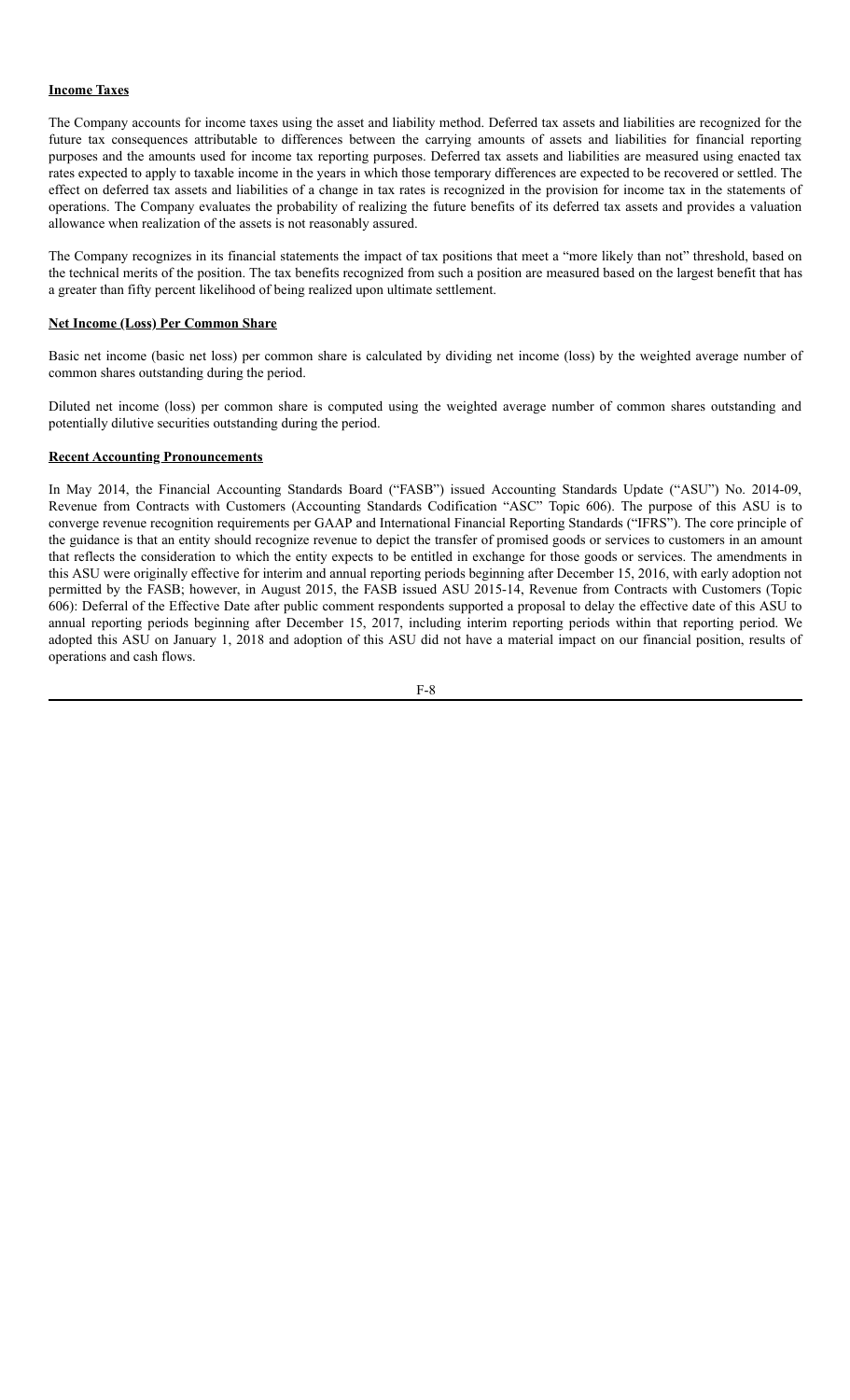In February 2016, the FASB issued ASU No. 2016-02, "*Leases (Topic 842)*" and subsequent amendments to the initial guidance: ASU 2017-13, ASU 2018-10, ASU 2018-11, ASU 2018-20 and ASU 2019-01 (collectively, "Topic 842"), which provides guidance for accounting for leases. Topic 842 requires lessees to classify leases as either finance or operating leases and to record a right-of-use asset and a lease liability for all leases with a term greater than 12 months regardless of the lease classification. The lease classification will determine whether the lease expense is recognized based on an effective interest rate method or on a straight-line basis over the term of the lease. We are currently evaluating both the method and the impact of adopting this guidance on our Condensed Consolidated Financial Statements.

Certain other accounting pronouncements have been issued by the FASB and other standard setting organizations which are not yet effective and therefore have not yet been adopted by the Company. The impact on the Company's financial position and results of operations from adoption of these standards is not expected to be material.

## **2 - Property and Equipment**

Property and equipment is summarized as follows:

|                                | March 31, 2019 |          |  | December 31, 2018 |
|--------------------------------|----------------|----------|--|-------------------|
| Office equipment               |                | 4,115    |  | 4,115             |
| Vehicles                       |                | 38,565   |  | 31,065            |
| Less: Accumulated depreciation |                | (25,911) |  | (24, 449)         |
| Property and Equipment- net    |                | 16,769   |  | 10,731            |

Depreciation expense for the three months ended March 31, 2019 and 2018 was \$1,462 and \$1,228, respectively.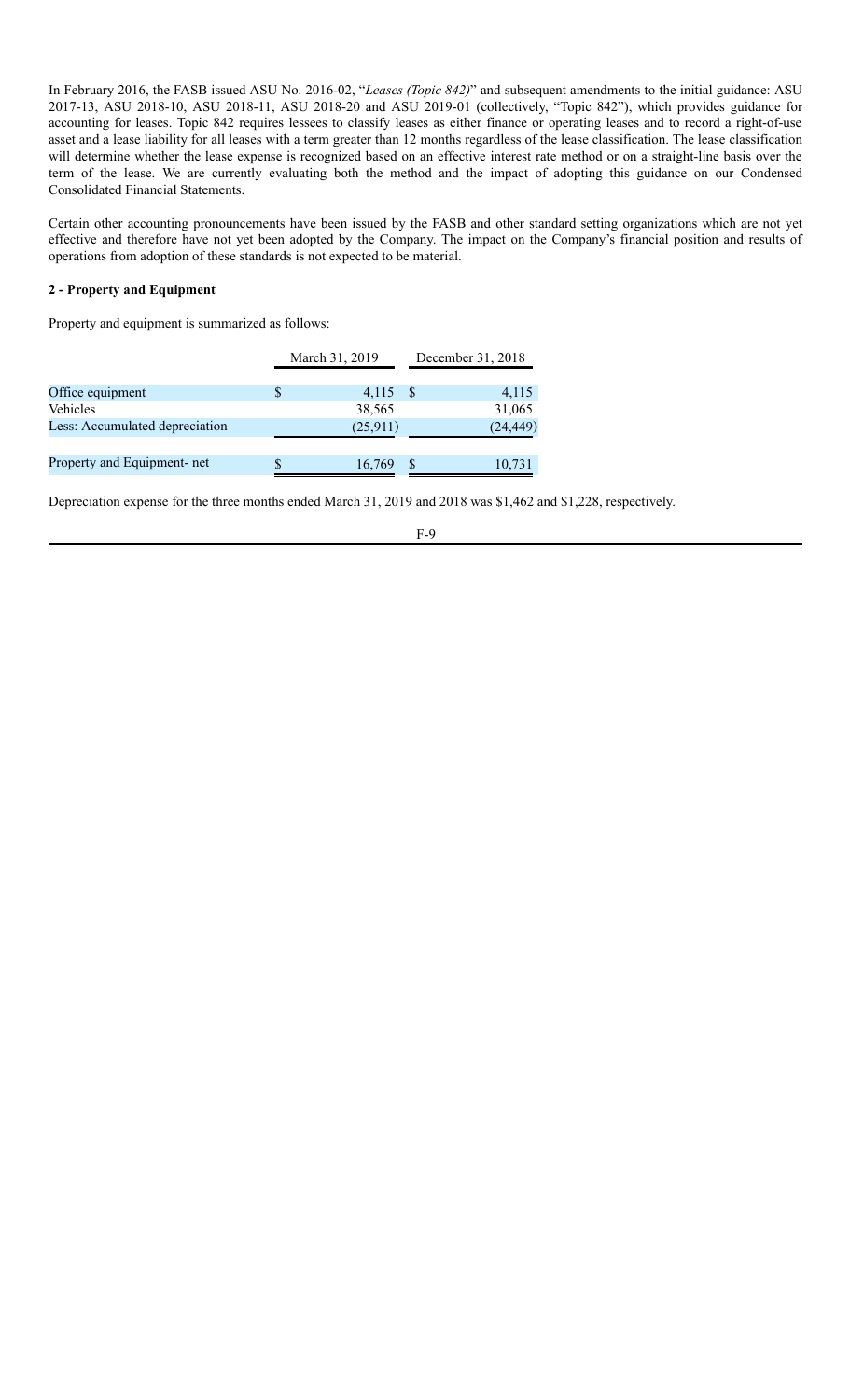## **3-Deposits and Costs Coincident to Acquisition of Land for Development**

Deposits and costs coincident to acquisition of land for development are summarized as follows:

|                                              | March 31, 2019 | December 31, 2018 |         |
|----------------------------------------------|----------------|-------------------|---------|
|                                              |                |                   |         |
| Lacey Township, New Jersey, Marina contract: |                |                   |         |
| Deposit                                      | 25,000         |                   | 25,000  |
| Site engineering, permits and other costs:   | 49,959         |                   | 49,959  |
| <b>Total Marina Contract</b>                 | 74,959         |                   | 74,959  |
| Other Deposits:                              |                |                   |         |
| Clayton-80 lots and 120 apartments           | 9,920          |                   | 9,920   |
| 71 Sheridan Avenue                           | 79,150         |                   | 79,150  |
| Bayville-20 units                            | 2,674          |                   | 2,674   |
| Other                                        | 2,005          |                   | 2,005   |
| Lacey Township, New Jersey, Pines contract:  |                |                   |         |
| Deposit                                      |                |                   |         |
| Cost to acquire contract                     | 10,000         |                   | 10,000  |
| Site engineering, permits, and other costs   | 109,265        |                   | 109,265 |
| <b>Total Pines contract</b>                  | 119,265        |                   | 119,265 |
| Berkeley Township, New Jersey, Tallwoods     |                |                   |         |
| contract:                                    |                |                   |         |
| Deposit                                      | 10,000         |                   | 10,000  |
| Site engineering, permits, and other costs   | 34,892         |                   | 62,994  |
| <b>Total Tallwoods contract</b>              | 44,892         |                   | 72,994  |
| Total                                        | \$<br>332,865  | \$                | 360,967 |

Lacey Township, New Jersey, "Dream Homes at the Pines", Contract

On December 15, 2016, the Company acquired from General Development Corp. ("GDC") rights to a contract to purchase over 9 acres of undeveloped land without amenities in Lacey Township, New Jersey (the "Lacey Contract or Dream Homes at the Pines") for \$15,000 cash (paid in December 2016) and 100,000 restricted shares of Company common stock (issued in April 2017) valued at \$5,000. GDC acquired the rights to the contract from DHL on December 14, 2016 for \$10,000 cash. As discussed in Note 9, Commitments and Contingencies under Line of Credit, the Company also has an available line of credit of \$50,000 with GDC.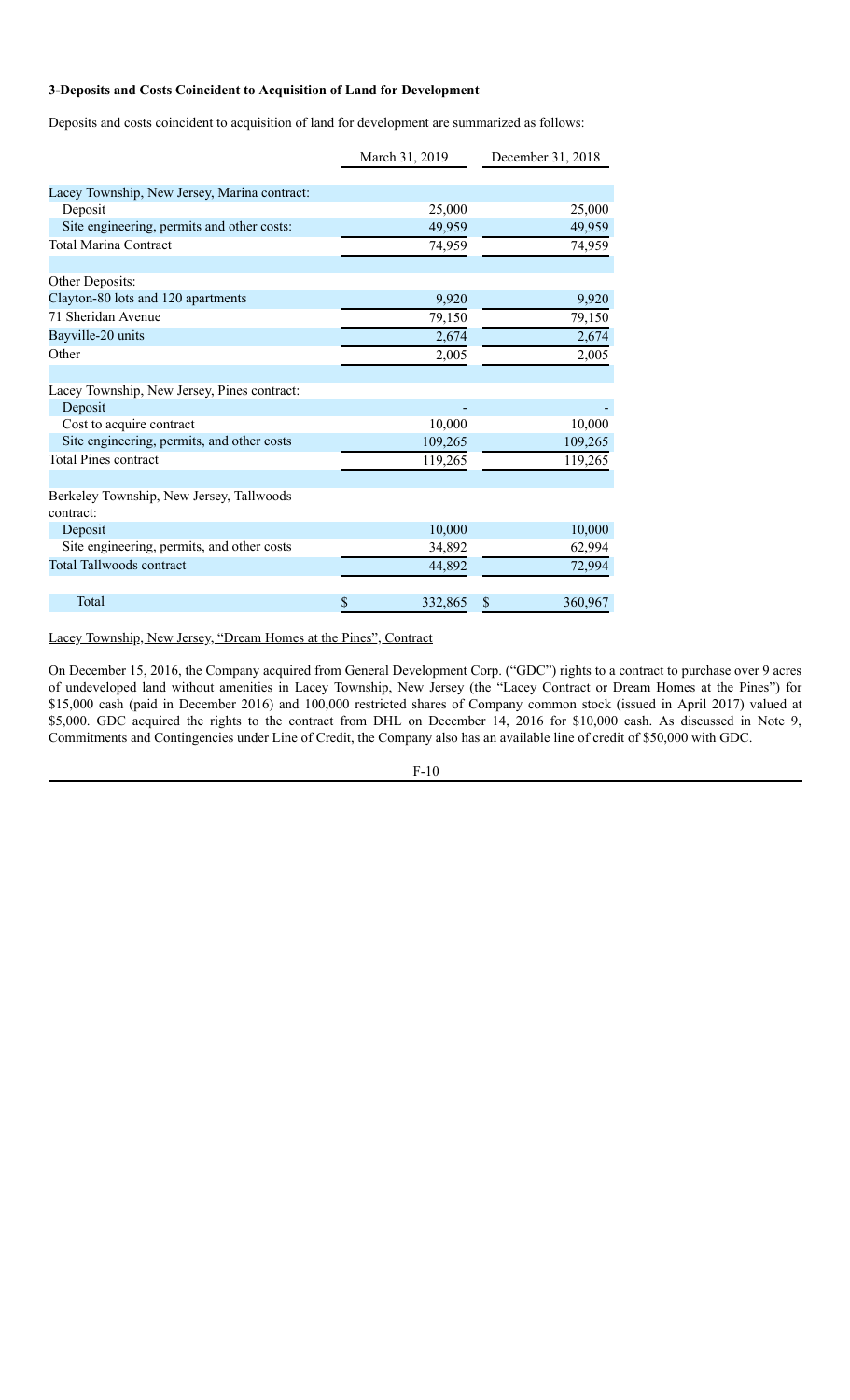The Lacey Contract between DHL and the seller of the land was dated March 18, 2016 and provides for a \$1,000,000 purchase price with closing on or about 60 days after memorialization of final Development Approvals has been obtained. DHL paid the seller a \$10,000 refundable deposit in March 2016 pursuant to the Lacey Contract. In the event the transaction has not closed on at least a portion of the property within 24 months of the completion of the Due Diligence Period (as may be extended by two 6- month extensions), the seller has the option of terminating the contract. Notwithstanding this provision, the Company retains the right at all times to waive any remaining contingencies and proceed to close on the property.

Due diligence for the above property was completed as of May 17, 2016, and all costs were incurred by Dream Homes Ltd., which was in the contract for the property at the time. No additional costs for due diligence have been incurred by the Company, nor are any anticipated. The Company will incur all current costs associated with this property necessary to obtain all approvals, acquire the land, install the infrastructure and prepare the property to commence construction.

In order to obtain all developmental approvals and be prepared to begin installing infrastructure, various permits and engineering work are required. These permits include but are not limited to township subdivision, county, municipal utility authority, CAFRA (NJ Department of Environmental Protection) and NJ Department of Transportation. To date, design engineering has been completed and a CAFRA application has been prepared and submitted to the environmental scientist, along with a check for \$36,750 payable to the NJ DEP. Application for this permit was made in April 2017. As of this date, the CAFRA application has been put on hold pending a determination if the township will be approved by the State of New Jersey for a CAFRA Town Center designation. A permit is expected to be issued in June or July of 2018. A Lacey Township Planning Board meeting was held on December 11, 2017. Additional information was requested from the board and the next meeting will be scheduled upon receipt of outside agency permits and the other requested information.

It is anticipated that complete development approvals will cost approximately \$50,000 more to complete. In addition to these approval costs and acquisition costs, infrastructure costs are anticipated to cost approximately \$1,000,000. The total amount of funding required to acquire and make this property ready for home construction is approximately \$2,090,000 as of March 31, 2019.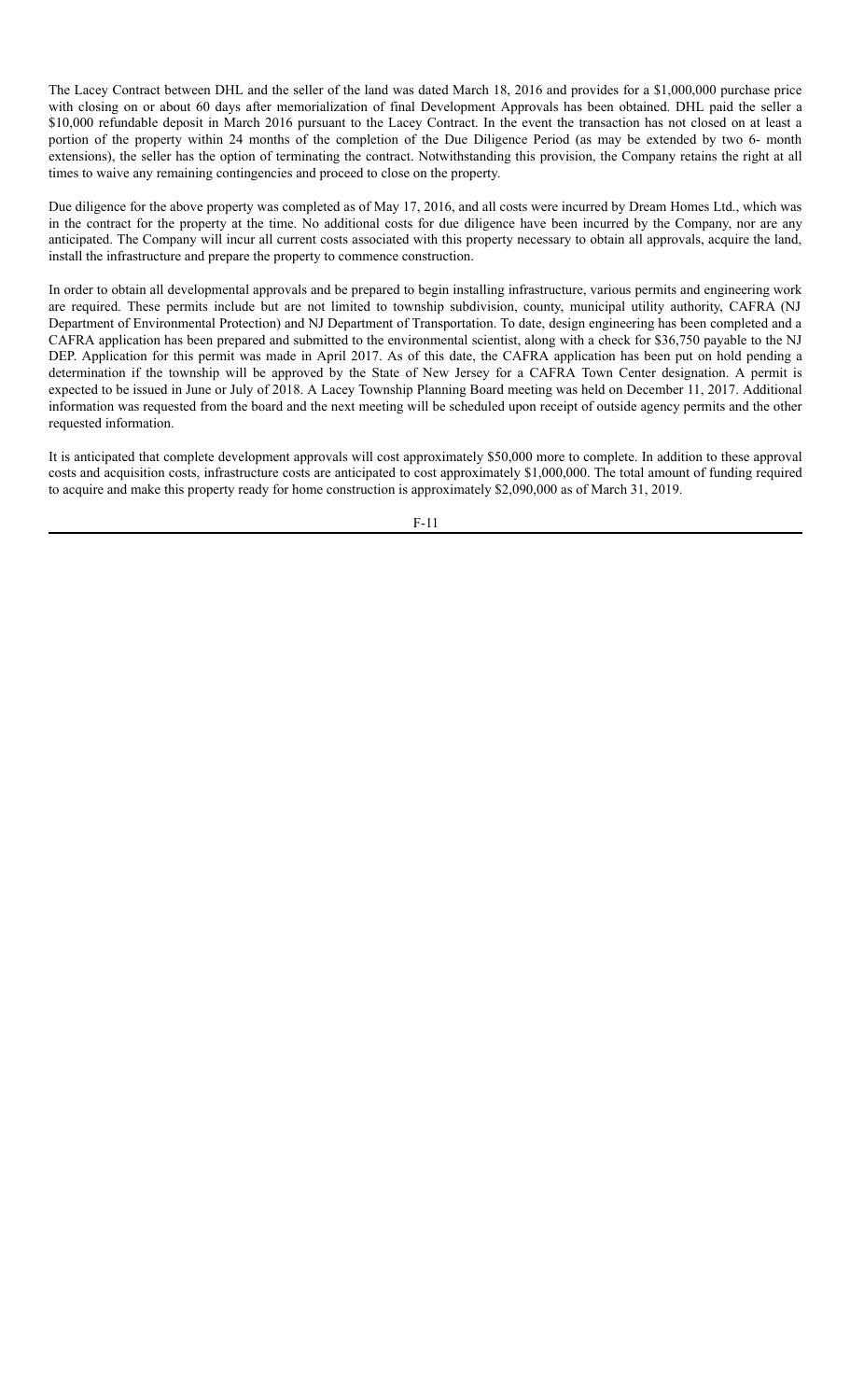The Company may need to seek loans from banks to finance this project. As part of their financing agreements, the banks typically require Vincent Simonelli to personally guarantee these loans. If Mr. Simonelli cannot qualify as a guarantor and there is no one other than him in the Corporation to provide those guarantees, the financing of the deal may be adversely affected. The exact amount of funding required for this particular property is not clear at the present time but will be determined when full approvals have been obtained and the Company is prepared to take title to the property.

#### Lacey Township, New Jersey, "Dream Homes at Forked River", Marina Contract

The Company has acquired the rights to a purchase contract via contract assignment for 48 waterfront townhomes with boat slips in Lacey, NJ. The project is currently in the approval process and significant engineering, environmental, traffic and architectural work has been completed. The property is a waterfront property, and is partially improved with all boat slips currently installed, the Department of Transportation permit received and the curb cut from Route 9 in place. The property when completely constructed has a retail value of \$21 million and is expected to begin site improvements in late 2018 or early 2019.

On December 8, 2017, the Company acquired from DHL rights to a contract to purchase over +/- 7.5 acres of land in Lacey Township, NJ (the "Marina Contract or Dream Homes at Forked River") for 162,200 restricted shares of Company common stock (committed but not issued as of April 16, 2018). The Contract between DHL and the seller of the land was dated February 24, 2016 and provides for a \$2,166,710 purchase price with closing on or about 60 days after final development approvals have been obtained and memorialized. DHL paid the seller a refundable \$25,000 deposit in February 2016 pursuant to the Marina contract.

The due diligence period associated with this property expired on May 1, 2016 and all costs associated with same were paid by Dream Homes Ltd. prior to the expiration date. The Company will incur no further costs related to the due diligence aspect of this purchase. The Company will incur all current and future costs associated with this property necessary to obtain all approvals, acquire the land and prepare the property to commence construction.

The land is currently approved for a marina and it is the Company's intention to modify the approvals to a townhome use, as per the ordinance. The property is currently unimproved. As such, the necessary steps required to bring the property through the approval process involve design engineering as well as environmental approvals. Accordingly, the remaining costs will primarily involve engineering, legal and approval costs.

At this time, the Company estimates that the total engineering and approval costs will be approximately \$100,000. The amount of money required to purchase the property is \$2,430,000 of which \$25,000 is currently on deposit.

The Company may need to seek loans from banks to finance this project. As part of their financing agreements, the banks typically require Vincent Simonelli to personally guarantee these loans. If Mr. Simonelli cannot qualify as a guarantor and there is no one other than him in the Corporation to provide those guarantees, the financing of the deal may be adversely affected. The exact amount of funding required for this particular property is not clear at the present time but will be determined when full approvals have been obtained and the Company is prepared to take title to the property. This development is currently on hold pending a change in environmental regulations from the New Jersey Department of Environmental Protection concerning the CAFRA Town Center designation.

#### Little Egg Harbor Township, New Jersey, "Dream Homes at Radio Road", Contract

On March 14, 2018, the Company signed a contract to purchase 4 improved lots in Little Egg Harbor Township, NJ (the "Dream Homes at Radio Road") for a total of \$260,000. The Contract between the Company and the seller of the land provides for a \$65,000 per lot purchase price with closing occurring on a rolling basis, as each house is built and sold. In addition, the Company has obtained a term sheet on April 5, 2018 and is waiting for a formal commitment from 1<sup>st</sup> Constitution Bank for a funding facility comprised of acquisition and development funding.

The Company intends to begin construction in the second quarter and the homes are projected to sell in the \$350,000 - \$375,000 range.

#### Glassboro Township, New Jersey – Robin's Nest Solar Farm

On May 28, 2018, the Company signed a contract to purchase a 700 KW property to be developed as a solar farm in Glassboro, NJ. The purchase price is \$900,000 and the contract is subject to obtaining funding for the solar array as well as a portion of the purchase price. There is also a PPA (power production agreement) in place with a nursing home adjacent to the property, to purchase the entire electrical output for the next 20 years.

This acquisition has been put on hold pending availability of funding.

## 71 Sheridan Street, Waretown, NJ – Property purchased for renovation and sale

On July 12, 2018, the Company purchased a single-family home property located at 71 Sheridan Street in Waretown, NJ. The home was originally damaged by Storm Sandy, and requires elevation and renovation in order to be brought into compliance with the latest FEMA flood zone requirements. The Company intends to complete a full height elevation, enclose the lower level, install 2 levels of deck facing the water, renovate the house completely and sell the property.

## Louis Avenue – Bayville, NJ – Property being developed

In October of 2018, the company entered into a contract to develop and acquire 17 townhouse lots in Bayville NJ. Engineering and approvals are currently in process.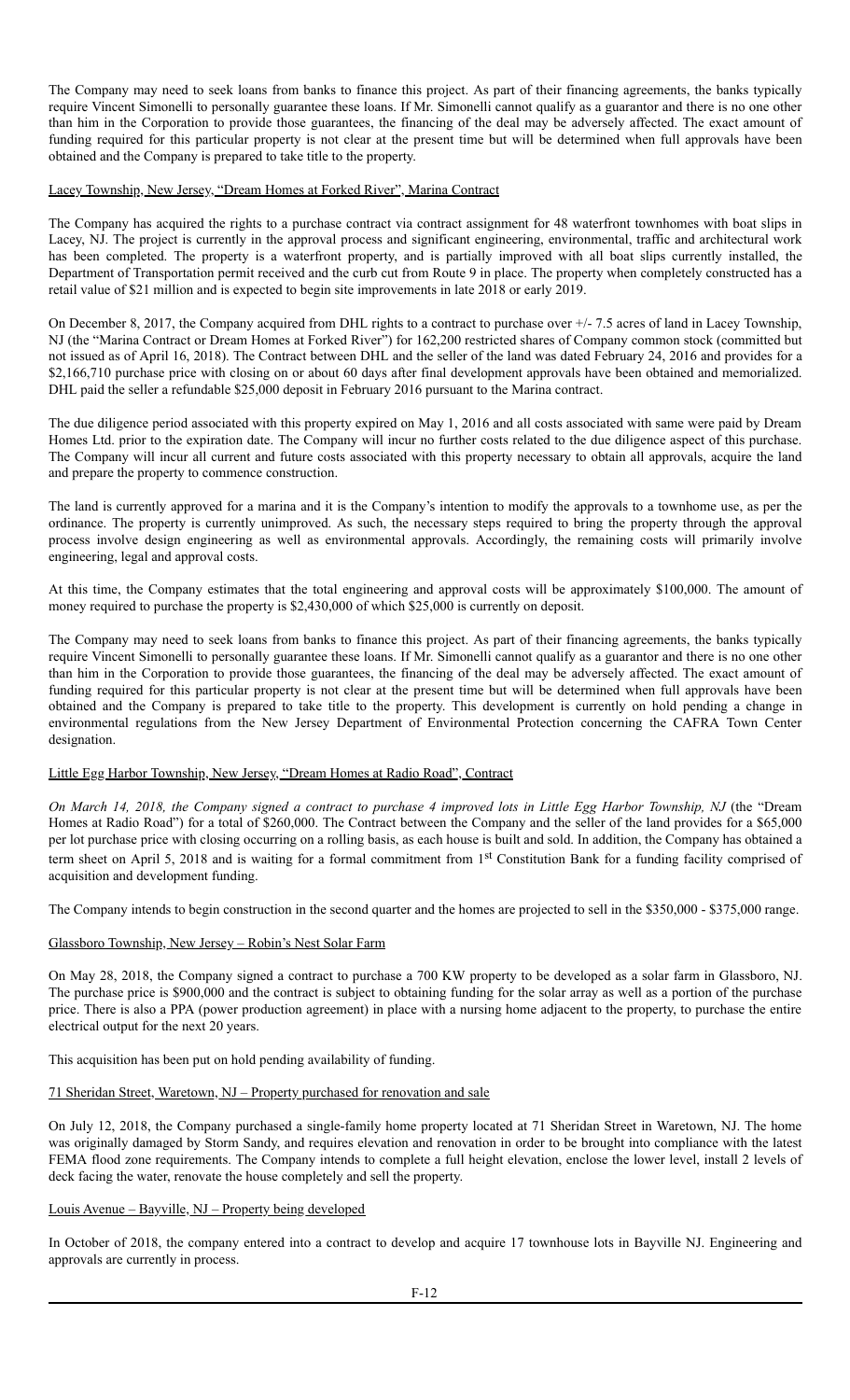## **4-Loans Payable to Related Parties**

Loans payable to related parties is summarized as follows:

|                                          | March 31, 2019 |        | December 31, 2018 |        |
|------------------------------------------|----------------|--------|-------------------|--------|
|                                          |                |        |                   |        |
| Loans payable to chief executive officer |                | 40.987 |                   | 29,025 |
| Loans payable to GPIL (see Note 6)       |                | 3.118  |                   | 3,118  |
| Loan payable to DHL                      |                | 4.100  |                   | 20,100 |
| Total                                    |                | 48.205 |                   | 52.243 |

All the loans above are non-interest bearing and due on demand.

## **5 - Common Stock Issuances**

On February 22, 2017, DHDC issued 56,000 restricted shares of common stock to Green Chip Investor Relations pursuant to an Investor Relations and Consulting Services Agreement (see Note 8). The 56,000 restricted shares were valued at \$2,800 (or \$.05 per share), which amount was expensed in the three months ended March 31, 2017.

On March 1, 2017, DHDC committed to issue 71,429 restricted shares of common stock (issued April 24, 2017) to DHL valued at \$10,000, representing the amount of the refundable deposit on land made by DHL to the Seller in January 2017 for the Berkeley Township New Jersey contract (see Note 3).

On March 14, 2017, DHL assigned 275,000 restricted shares of Company common stock it held to the same minority stockholder of DHL that it assigned 100,000 shares of Company common stock on October 13, 2016 (see sixth preceding paragraph).

On April 26, 2017, DHDC issued 100,000 shares of restricted stock to General Development Corp. as payment of an assignment fee related to the 58-unit townhouse development in Lacey Township, NJ (see Note 3).

On July 12, 2017, DHDC issued 40,000 restricted shares of DHDC's common stock to Dream Homes, Ltd. ("DHL") in exchange for vehicles owned by DHL. The transaction reflected \$6,000 net carrying value of the assets on DHL's books at July 12, 2017.

On September 21, 2017, DHL assigned 25,000 restricted shares of Company common stock it held to the Secretary of both DHDC and DHL for services rendered to DHL. Accordingly, no stock-based compensation was recognized by DHDC.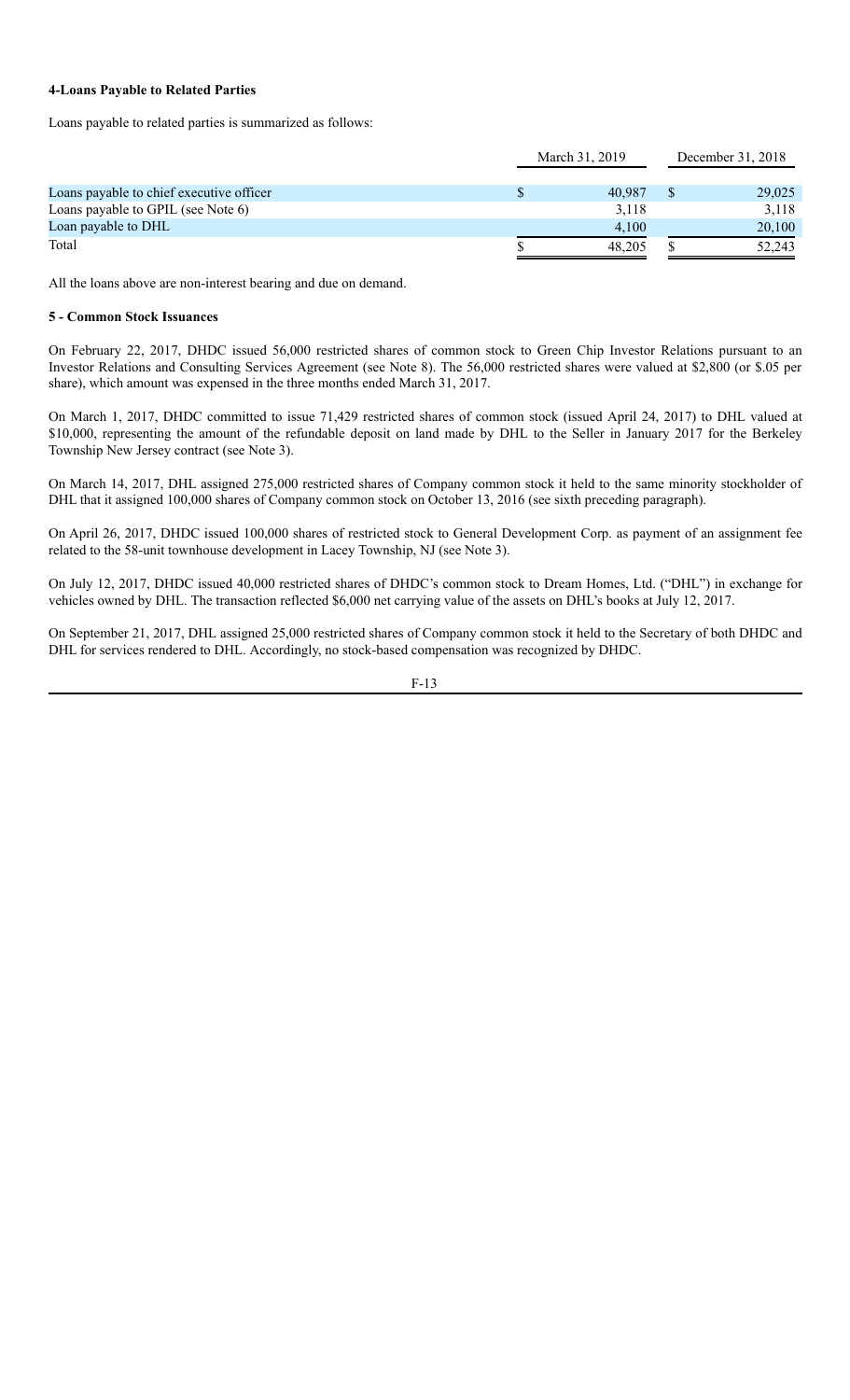On December 8, 2017, DHDC committed to issue 162,200 restricted shares of common stock to DHL valued at \$48,658 (DHL's historical cost of the assets being assigned), for the assignment of a contract to purchase property from DHL for the Lacey Township New Jersey contract (see Note 3).

On December 11, 2017, DHL assigned 100,000 restricted shares of Company common stock it held to the Company Securities Counsel of both DHDC and DHL in settlement of certain DHL accounts payable due him. Accordingly, no stock-based compensation was recognized by DHDC.

On December 27, 2017, DHDC committed to issue 12,500 restricted shares of DHDC's common stock for cash proceeds of \$ 5,000 at \$.40 per share per the Subscription Agreement.

On December 29, 2017, DHDC committed to issue 27,810 restricted shares of DHDC's common stock for settlement of \$ 11,124 accounts payable at \$.40 per share.

On January 31, 2018, DHDC committed to issue 16,000 restricted shares of DHDC's common stock for cash proceeds of \$11,400 at \$ .40 per share per the subscription agreement.

On February 9, 2018, DHL assigned 40,000 restricted shares of Company common stock it held to a minority stockholder of DHL. This minority stockholder of DHL had contributed \$10,000 out of approximately \$500,000 in a private placement of common stock of DHL in 2010. In addition, this minority stockholder of DHL also received 30,000 restricted shares of DHL common stock in 2011 for legal services. Accordingly, no stock-based compensation was recognized by DHDC for this assignment of 40,000 shares.

On February 9, 2018, DHL assigned 25,000 restricted shares of Company common stock it held to the Secretary of both DHDC and DHL for accounting and administrative services rendered to DHL. Accordingly, no stock-based compensation was recognized by DHDC for this assignment of 25,000 shares.

On February 9, 2018, DHL assigned 25,000 restricted shares of Company common stock it held to a director of DHDC and service provider to DHL for legal services provided to DHL. Accordingly, no stock-based compensation was recognized by DHDC for this assignment of 25,000 shares.

On February 26, 2018 DHDC issued 12,500 restricted shares of DHDC's common stock for cash proceeds of \$ 5,000 at \$.40 per share per the Subscription Agreement.

## **6 – Income Taxes**

The provisions for (benefit from) income taxes differ from the amounts computed by applying the statutory United States Federal income tax rate (21% in 2019 and 2018) to income (loss) before income taxes.

The sources of the differences follow:

|                                                                                          | Three months ended<br>March 31, 2019 |                          | Three months ended<br>March 31, 2018 |
|------------------------------------------------------------------------------------------|--------------------------------------|--------------------------|--------------------------------------|
| Expected tax (benefit)                                                                   |                                      | $(9,516)$ \$             | (932)                                |
| State income taxes, net of Federal benefit                                               |                                      | (2,719)                  | 1,921                                |
| Non-deductible stock-based compensation                                                  |                                      |                          | 7,137                                |
| Provision for Federal income taxes at lower tax rate<br>on taxable income under \$50,000 |                                      |                          |                                      |
| Change in valuation allowance                                                            |                                      |                          |                                      |
| NOL carryforward affect                                                                  |                                      | 12,235                   |                                      |
| Provision for income taxes                                                               |                                      | $\overline{\phantom{0}}$ | 8.126                                |

The significant components of DHDC's deferred tax asset as of March 31, 2019 and December 31, 2018 are as follows:

|                                  | March 31, 2019 |                          | December 31, 2018 |
|----------------------------------|----------------|--------------------------|-------------------|
| Deferred tax assets:             |                |                          |                   |
| Net operating loss carry forward |                | -                        |                   |
| Valuation allowance              |                |                          |                   |
| Net deferred tax asset           |                | $\overline{\phantom{a}}$ |                   |
|                                  | $F-14$         |                          |                   |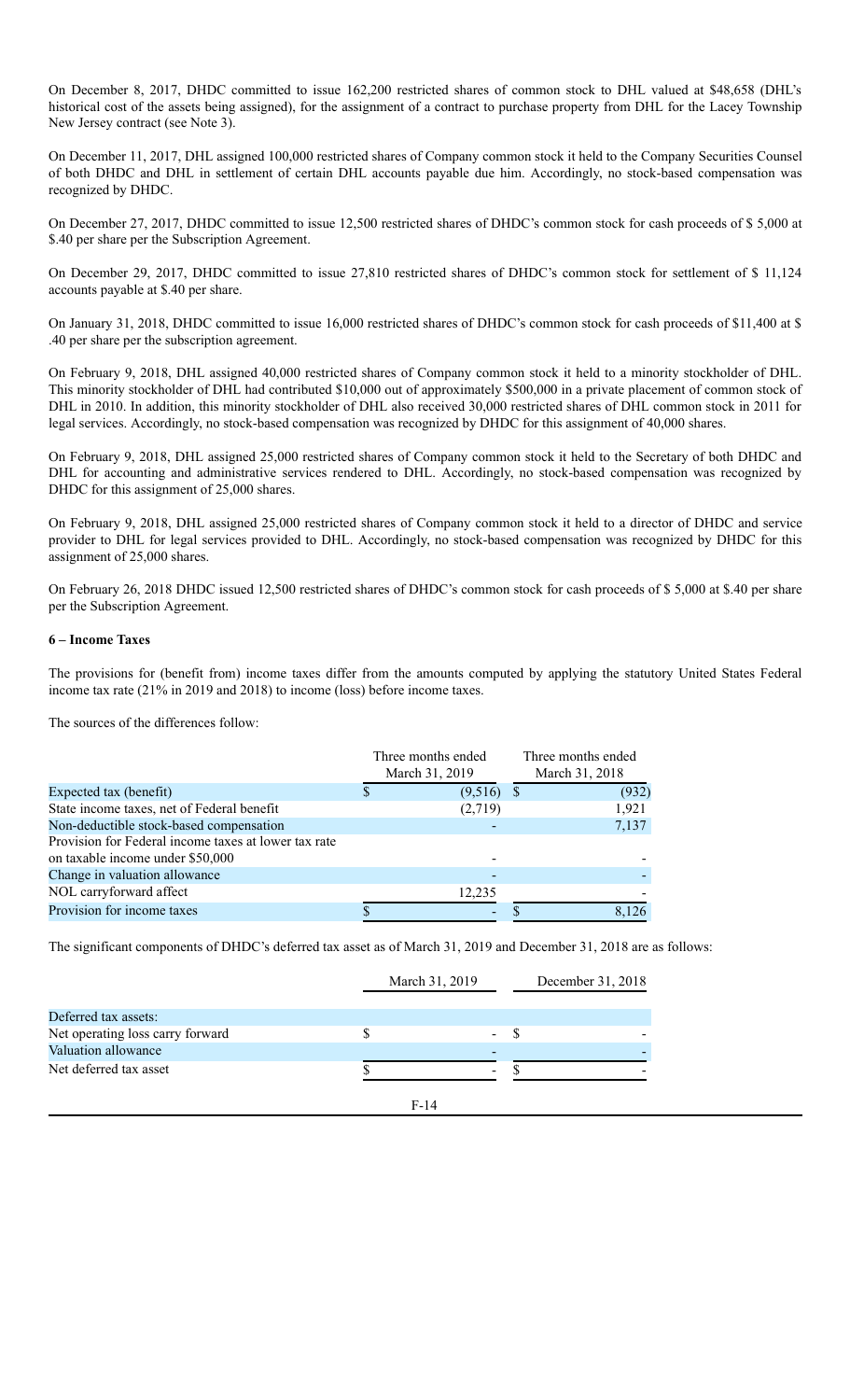#### **7- Business Segments**

The company currently has one business segment which is residential construction, which is further divided into elevation/renovation, demolition and new home construction and new single and multi-family home developments. The residential construction segment is operated through DHDC's wholly owned subsidiary Dream Building, LLC (since August 19, 2016).

#### **8- Commitments and Contingencies**

#### Construction Contracts

As of March 31, 2019, Dream Building, LLC is committed under 16 construction contracts outstanding with homeowners with contract prices totaling \$ 3,631,330, which are being fulfilled in the ordinary course of business. None of these construction projects are expected to take significantly in excess of one year to complete from commencement of construction. The Company has no significant commitments with material suppliers or subcontractors that involve any sums of substance or, of long-term duration at the date of issuance of these financial statements.

#### Employment Agreements

On April 28, 2017, DHDC executed an Employment Agreement with its newly appointed Vice President of Business Development. The term of the agreement was from April 28, 2017 to December 31, 2020 and is renewable thereafter at 1-year intervals based on certain sales targets. The agreement provides for compensation based on sales. This person stopped working for the Company at the end of 2018.

On May 8, 2017, DHDC executed an Employment Agreement with its newly appointed Sales Manager. The term of the agreement is from May 8, 2017 to May 8, 2019 and is renewable thereafter at 1-year intervals based on certain sales targets. The agreement provides for compensation based on sales.

#### Lease Agreement

On June 20, 2017, DHDC executed a lease for office and storage space located at 2109 Bridge Avenue, Point Pleasant, New Jersey. The term of the Lease is five years from June 20, 2017 to June 20, 2022 with two (2) five (5) year options to renew. The Lease provides for monthly rent commencing August 20, 2017 at \$1,200 per month until the earlier of completion of upstairs offices or November 20, 2017, at which time the monthly rent increases to \$2,200 per month. Assuming DHDC is current in all rent and other charges, DHDC has the option to cancel the Lease with 90 days written notice to Landlord.

For the three months ended March 31, 2019, rent expense under this lease agreement was \$6,600. Monthly lease payments were changed to \$1,000 per month as of 3/31/19.

This lease will end on 12/31/19 and the Company will vacate the premises and seek other showroom office space in northern Ocean County.

#### Investor Relations Agreement

On February 10, 2017, the Company entered into an Investor Relations and Consulting Services Agreement with an investor relations firm. The agreement expired on August 31, 2017 and provided for issuance of 56,000 restricted shares of common stock valued at \$2,800 to the investor relations firm (stock issued on February 22, 2017) and \$2,000 per month fees to be paid to the investor relations firm commencing March 2017.

For the three months ended March 31, 2019 and 2018, consulting fees expense under this agreement was \$0 and \$2,000, respectively.

#### Line of Credit

On September 15, 2016, DHDC established a \$50,000 line of credit with General Development Corp., a non-bank lender. Advances under the line bear interest at a rate of 12% payable monthly and the outstanding principal is due and payable in 60 months. The line is secured by the personal guarantee of the Company's Chief Executive Officer. The agreement to fund automatically renews on a yearly basis as long as interest payments are current. To date, the Company has received several advances under the line of credit.

#### Private Placement

On November 3, 2017, the Company released a Private Placement Memorandum, which consists of an equity and debt offering for up to \$5,000,000 in new capital. This capital will be utilized for acquisition and development of several of the properties the Company has under contract, as well as expansion into the Florida market. The offering is comprised of Units for sale as well as convertible debt. Each Unit is priced at \$.40 per common share and includes 1 warrant to purchase an additional share of common stock for \$.60 within 3 years of the date of Unit purchase. The convertible debt is offered at an 8% coupon, paid quarterly, has a maturity of 4 years and is convertible at \$.75 per share. The offering was scheduled to close on January 2, 2018 and was extended unchanged by the Company to September 2, 2018.

As of May 21,, 2018, the Company has sold a total of 68,810 units and received \$16,400 in cash (\$5,000 in December 2017 for 12,500 units, \$6,400 in January 2018 for 16,000 units and \$5000 in February 2018 for 12,500 units) and was granted a reduction in accounts payable from a lumber vendor of 11,124 for 27,810 units issuable to the vendor as of December 31, 2017.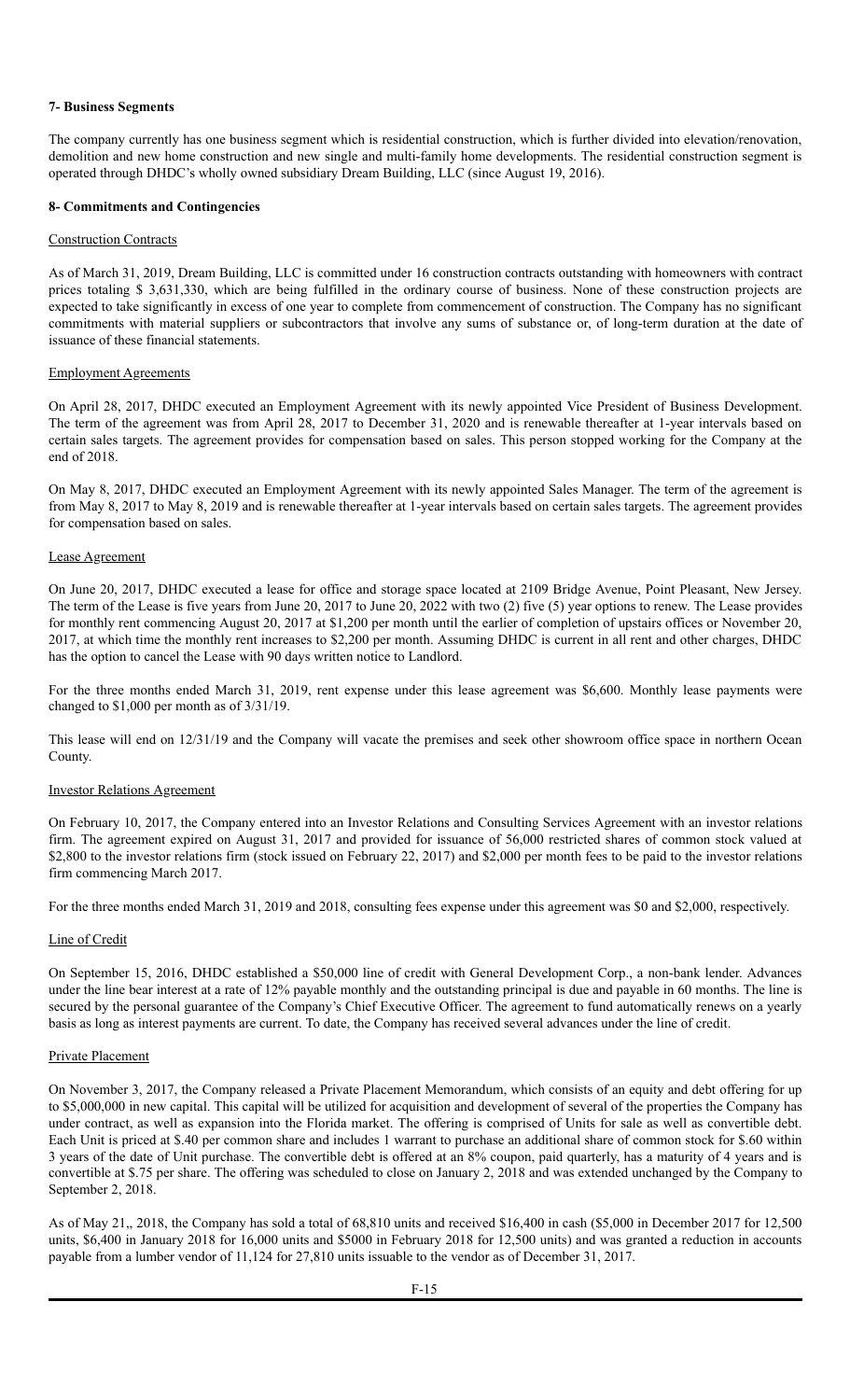#### **9- Related Party Transactions**

#### Dream Homes Ltd. Allocated payroll

The Company uses the services of Dream Homes Ltd. (DHL) personnel for its operations. For the three months ended March 31, 2019 and 2018, selling, general and administrative expenses include \$70,152 and \$120,217, respectively incurred for the Company's estimated share of DHL's gross payroll and payroll taxes for the 2018 amount includes \$17,500 salary paid to the Company's Chief Executive Officer and \$14,400 salary paid to the Company's Secretary and VP of Human Resources.

#### Office Space

The Company has occupied office space located in Forked River, New Jersey which is owned by an affiliated company. Commencing April 2017, the Company has paid DHL monthly rent of \$2,000 (\$6,000 total for the three months ended March 31, 2019) for this office space.

#### **10- Stock Warrants**

On July 12, 2017, DHDC issued 750,000 stock warrants to various members of Dream Homes & Development Corporation's executive team (including 500,000 to the Company's Chief Executive Officer, 100,000 to the Company's Secretary, and a total of 60,000 to the Company's two other directors and 50,000 to a non-executive DHL project manager employee). These Warrants entitle the holder to purchase shares of Dream Homes & Development Corporation at \$0.30 per share through July 20, 2020. These warrants vest to the Holder on a semi-annual basis over a 36-month period contingent upon Holder's continued association with the Company. The \$407,850 total fair value (calculated using the Black Scholes option pricing model and the following assumptions: (1) stock price of \$0.60, (2) exercise price of \$0.30, (3) dividend yield of 0%, (4) risk-free interest rate of 1.53%, (5) expected volatility of 171%, and (6) term of 3 years) of the 750,000 warrants is being expensed evenly over the 3 years requisite service period of the individuals that were granted these warrants commencing in July 2017. For the three months ended March 31, 2019 and 2018, stock-based compensation attributable to the warrants was \$30,394 and \$ 33,988, respectively, using the above Black Scholes option pricing model. For the year ended December 31, 2018, stock-based compensation attributable to the warrants was \$ 117,844 using the above Black Scholes option pricing model.

Included within the 750,000 warrants described in the preceding paragraph are 20,000 warrants issued to the Company's Vice President of Business Development that are not covered by the Employment Agreement dated April 28, 2017 described in Note 8. These warrants have been cancelled since this individual is no longer with the Company as of 12/31/18. Also included within the 750,000 warrants described in the preceding paragraph are 20,000 warrants issued to the Company's Sales Manager that are not covered by the Employment Agreement dated May 8, 2017 described in Note 8.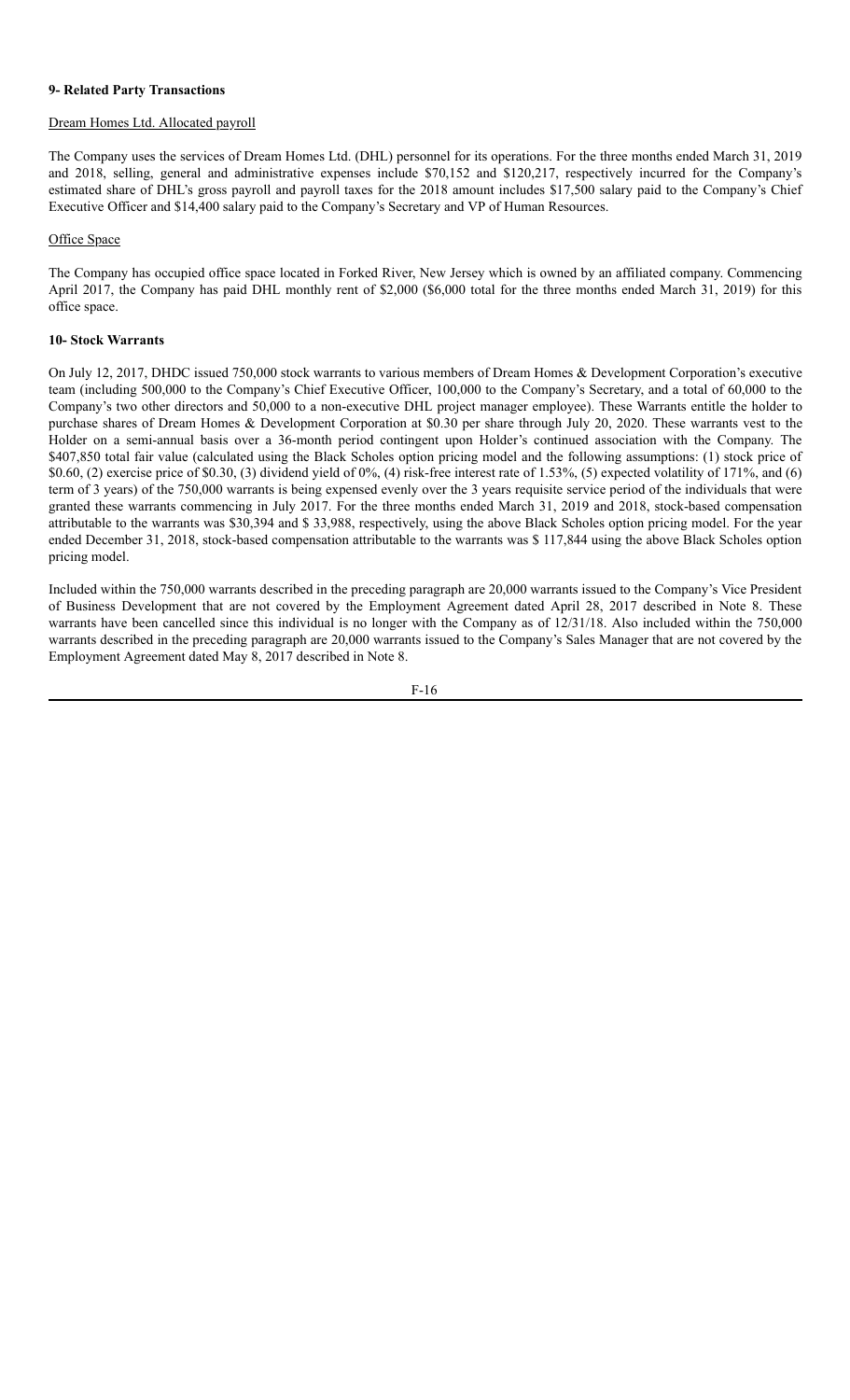#### 11- Receivable from Arbitration and settlement of in process customer construction contract in dispute and related losses **recognized and recorded by the Company**

The Company began work on a construction contract in the amount of \$307,000 in August 2016. Through September 30, 2017, the Company billed the customer a total of \$219,565, collected a total of \$130,247 from the customer, and accordingly had a balance due from the customer of \$89,318 at September 30, 2017. When the customer refused to pay the \$89,318 balance, the Company ceased working on the contract in July 2017, filed a request for arbitration on October 3, 2017, and filed a Construction Lien Claim on October 18, 2017. On March 6, 2018, the American Arbitration Association awarded the Company \$75,000 in connection with its claim. To date the Company has not yet collected the \$75,000 owing to it under the arbitration award. Based upon advice of Company Counsel it still has further legal actions available to it to ultimately facilitate payment from the customer of the \$75,000 in the contract dispute. Accordingly, at December 31, 2017 the Company has recognized a loss of \$14,318 on the write-down of accounts receivable from this customer which has been reflected as a reduction in revenue from construction contracts and gross profit for the year ended December 31, 2017.

At December 31, 2017, there was a "Costs and estimated earnings in excess of billings" asset relating to the Arbitration Award disputed contract of \$48,419 representing the difference between the amount billed to the customer of \$219,565 and costs and estimated earnings of \$267,984 through December 31, 2017. Accordingly, at December 31, 2017 the Company has also recognized a loss of \$48,419 on the write-down of the "Costs and estimated earnings in excess of billings" asset attributable to this disputed customer contract, which has been reflected as a reduction in revenue from construction contracts and gross profit for the year ended December 31, 2017. Over the life of this contract the Company recognized a cumulative gross profit of \$17,658 through December 31, 2017, which is net of a negative gross profit of (\$9,012) for the year ended December 31, 2017, based upon the write-down of \$14,318 described in the preceding paragraph and the \$48,419 write-down described in this paragraph, which aggregate to \$62,732.

## **12- Subsequent Events**

On May 8, 2019, the Company issued 58,000 shares of restricted common shares to two individuals for consulting services.

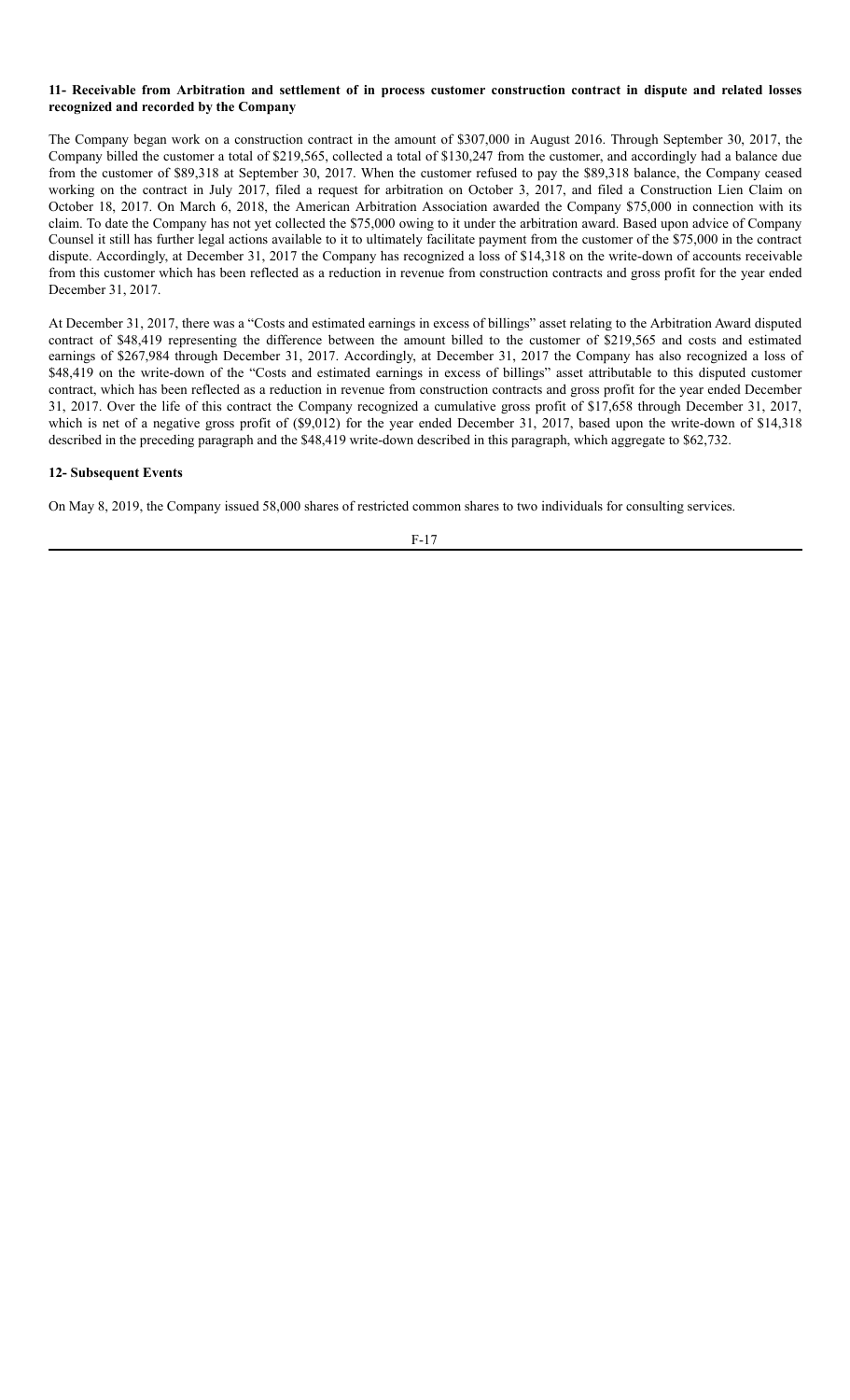## <span id="page-20-0"></span>**ITEM 2. Management's Discussion and Analysis of Financial Condition and Results of Operations.**

This Quarterly Report on Form 10-Q/A and other written reports and oral statements made from time to time by the Company may contain so-called "forward-looking statements," all of which are subject to risks and uncertainties. One can identify these forwardlooking statements by their use of words such as "expect," "plan," "will," "may," "anticipate," "believe," "estimate," "should," "intend," "forecast," "project" the negative or plural of these words, and other comparable terminology. One can identify them by the fact that they do not relate strictly to historical or current facts. These statements are likely to address the Company's growth strategy, financial results and product and development programs. One must carefully consider any such statement and should understand that many factors could cause actual results to differ from the Company's forward-looking statements. These factors include inaccurate assumptions and a broad variety of other risks and uncertainties, including some that are known and some that are not. No forwardlooking statement can be guaranteed and actual future results may vary materially. The Company does not assume the obligation to update any forward-looking statement. One should carefully evaluate such statements in light of factors described in the Company's filings with the SEC, especially the Company's Annual Report on Form 10-K and the Company's Quarterly Reports on Form 10-Q. In various filings the Company has identified important factors that could cause actual results to differ from expected or historic results. One should understand that it is not possible to predict or identify all such factors. Consequently, the reader should not consider any such list to be a complete list of all potential risks or uncertainties.

#### **Use of Terms**

The following discussion analyzes our financial condition and results of operations for the three-months ended March 31, 2019 and 2018. Unless the context indicates or suggests otherwise, reference to "we", "our", "us" and the "Company" in this section refers to the operations of Dream Homes & Development Corporation (DHDC),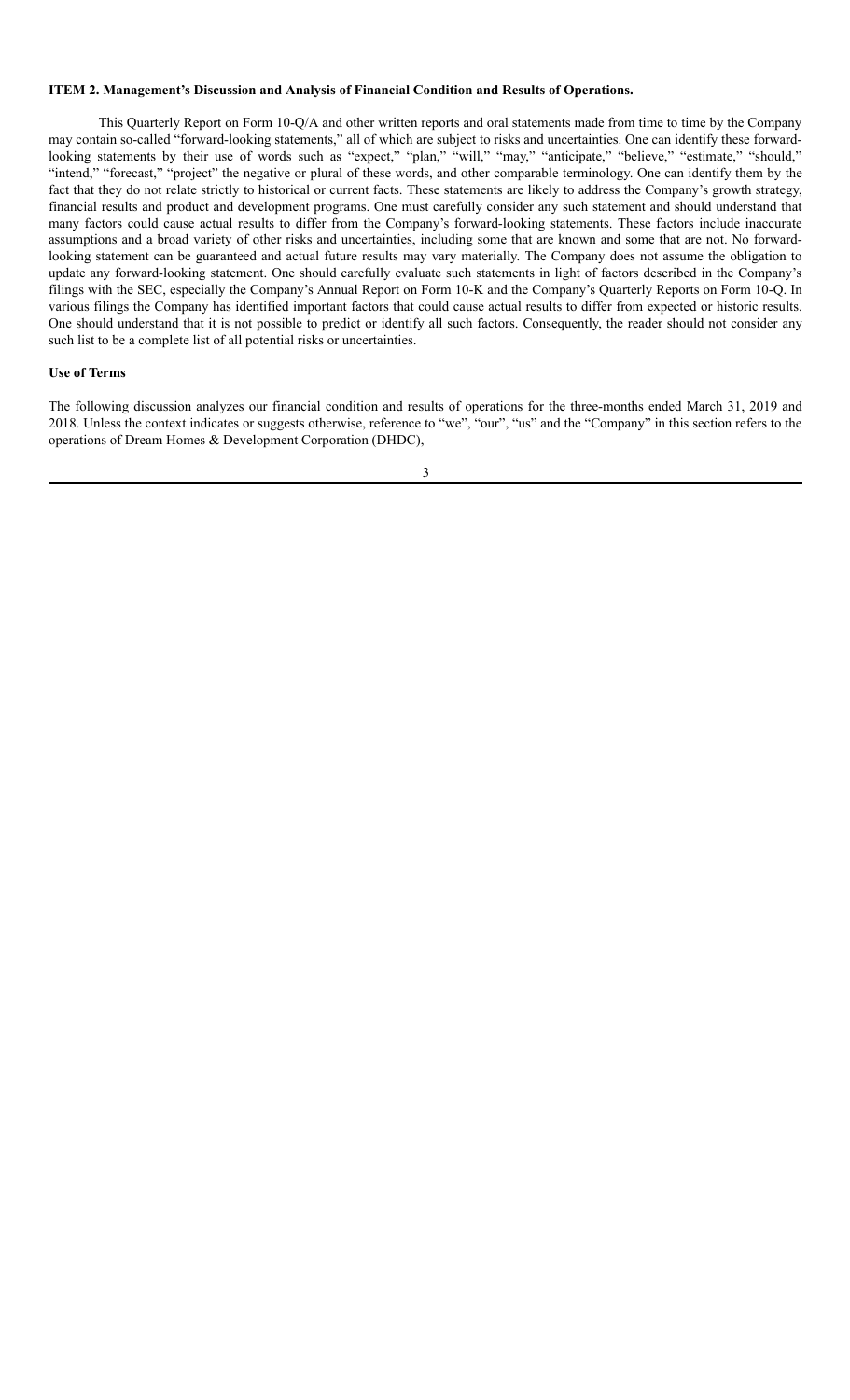#### **PLAN OF OPERATION**

#### **Overview**

Building on a history of over 1,500 new homes built, the management of Dream Homes & Development Corporation has positioned the company to emerge as a rapidly growing regional developer of new single-family homes & subdivisions as well as a leader in coastal construction, elevation and mitigation. In the seven years that have passed since Superstorm Sandy flooded over 30,000 owneroccupied homes, Dream Homes has helped hundreds of homeowners to rebuild or raise their homes to comply with new FEMA requirements. While other builders have struggled to adapt to the changing market and complex Federal, State and local regulations involved with coastal construction in Flood Hazard Areas, Dream Homes has excelled. As many of our competitors have failed, Dream Homes has developed a reputation as the region's most trusted builder and has even become known as the "rescue" builder for homeowners whose projects have been abandoned by others. Due to the damage caused by the storm, as well as the material changes in the FEMA flood maps which now require over 30,000 homeowners along the New Jersey coastline to elevate their homes, Dream Homes is positioned to capitalize on this opportunity for substantial revenue growth.

Management recognized that the effects of Super Storm Sandy, which occurred on 10/29/12, would be far reaching and cause an almost unlimited demand for construction services, as well as specific construction information. Due to the damage caused by the storm, as well as the material changes in the FEMA flood maps which now require over 30,000 homeowners along the New Jersey coastline to elevate their homes, management feels that focusing on the construction field will continue to provide a stable revenue stream for the company.

In addition to the New Jersey market, the Company, through its Dream Building LLC subsidiary, has become licensed in Florida to pursue recent opportunities for elevation, restoration, renovation and new construction brought about by the damage caused by recent hurricanes. Initial markets to be targeted are located primarily in the southwest portion of the state, between Naples and Cape Coral.

Dream Building LLC. operates as a wholly owned subsidiary of Dream Homes and Development Corporation and continues to pursue opportunities in the real estate field, specifically in new home construction, home elevations and renovations. The amount of these projects currently under contract as of March 31, 2019 is \$3,631,330.

In addition to the above projects, which are in process, Dream Building LLC has also estimated an additional \$5,300,000 worth of residential construction projects and added over 200 active prospects to its data base. All these prospects are prime candidates for educational videos and short books on specific construction and rebuilding topics, as well as candidates for rebuilding projects to be built under the Dream Building LLC division.

In addition to the projects which the Company currently has under contract for elevation, renovation, new construction and development, there are a number of parcels of land which the Company has the ability to secure, whether through land contract or other types of options. These parcels represent additional opportunities for development and construction potential on the order of an additional 400 - 800 lots and/or residential units to be developed and built within an approximate time horizon of 5 years. Conceivably, this volume of production could yield \$120,000,000 - \$240,000,000 in gross revenue and \$25,000,000 - \$50,000,000 in earnings to the Company.

#### **Properties currently under contract to purchase and in the development stage**

Dream Homes is in contract and under development for a parcel which will yield 58 new townhomes in the Ocean County NJ area. This acquisition was made for common stock and occurred in the 4th quarter of 2016. This property is currently in the approval process. This development project is scheduled to begin in 2020 and is projected to add approximately \$13,000,000 to the Company's gross sales, through its Dream Building LLC division.

The Company has received preliminary CAFRA approval for the 58-unit townhouse development. A planning board hearing for preliminary and final site plan and subdivision approval occurred on December 11, 2017, which produced input and comments from the Planning Board as well as surrounding homeowners. Currently, the property is subject to an application with the state planning commission to be designated as a CAFRA Town Center property, which will enable greater density. As such the planning board has agreed to reschedule the hearing pending passage of this planning zone by New Jersey.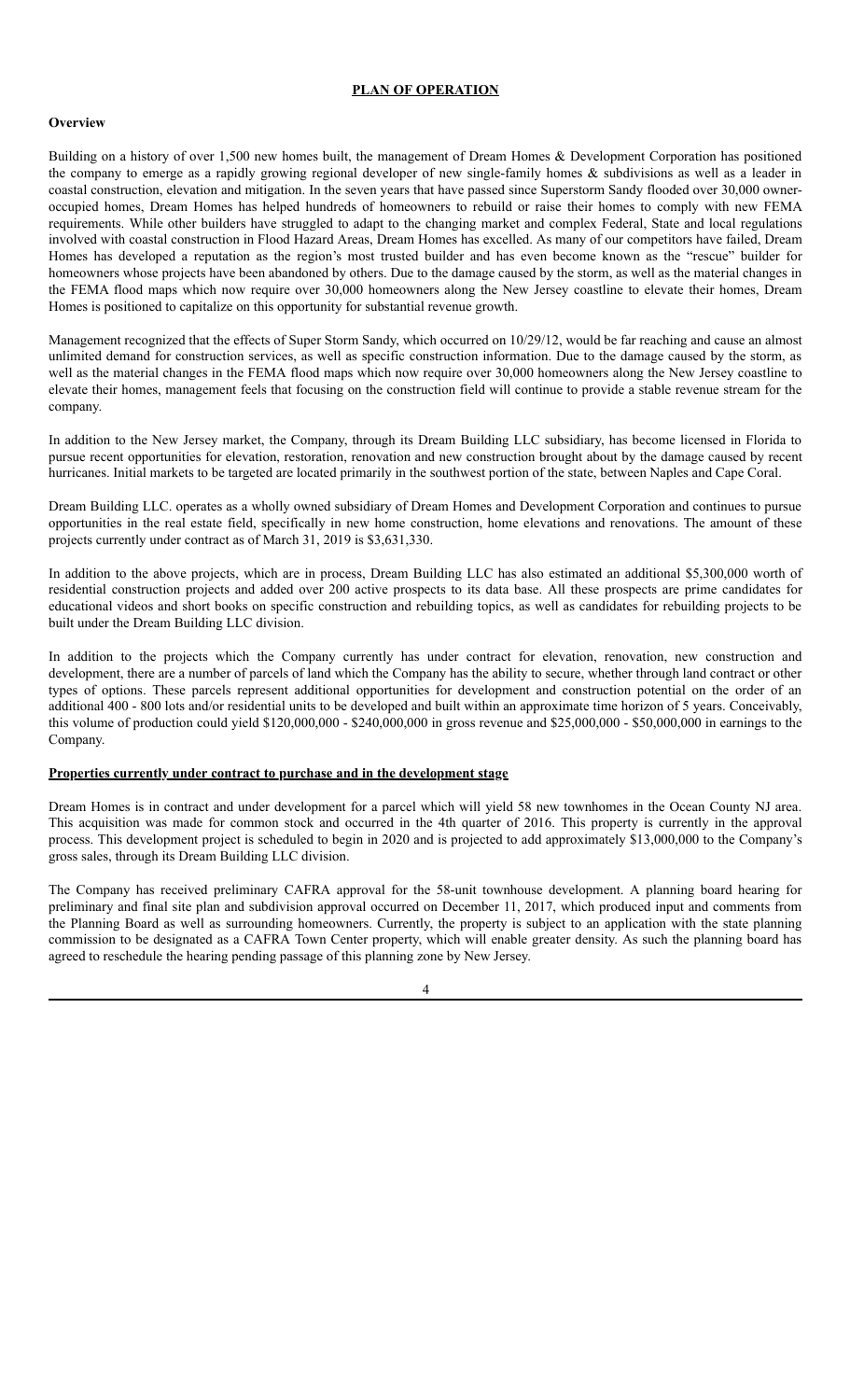The Company has signed a contract for 48 waterfront townhomes with boat slips in Lacey, NJ. The project is currently in the approval process and significant engineering, environmental, traffic and architectural work has been completed. The property is partially improved with all boat slips built. This development is currently in a holding pattern, pending the receipt of a CAFRA Town Center designation from the New Jersey Department of Environmental Protection.

On April 24, 2018, the Company signed a contract to purchase a single-family waterview home in Ocean Township, NJ for \$68,000, which later closed on July 11, 2018. The property was submitted for a variance and approved in January of 2019. The home is in need of elevation and renovation, which is expected to cost an additional \$125,000.

It is the Company's intention to renovate and sell the property. The property is expected to sell to a 3<sup>rd</sup> party purchasers for approximately \$350,000.

On May 3, 2018, the Company submitted a signed letter of intent to purchase 5.5 acres of property in Gloucester County, which is currently being approved for a 120-unit apartment complex. The Company has a signed contract and has been proceeding with development approvals.

On May 11, 2018, the Company received back a signed letter of intent to purchase 2.3 acres of property in Berkeley Township, NJ. The Company is currently in contract to purchase the property. The property was previously approved for 12 duplex residential units. A contract has been signed on this property and the Company is currently in the development and approval stages. The proposed development will yield 17 townhomes.

On December 7, 2018, the Company signed a contract to purchase a property in Gloucester County, NJ, which will be approved for +/- 70 units of age-restricted housing. The property is currently in the approval stage.

A revised 3<sup>rd</sup> letter of intent (LOI) has just been offered to acquire 70 townhouse lots in Ocean County, NJ and it is Management's opinion that this property is moving forward to contract. This property is approved and unimproved. The project is slated to begin in the early part of 2020 and has a retail value of \$17 million. Note that a contract to purchase was signed to acquire this property in October or 2019.

## **Properties in discussion with signed letters of intent, not in contract**

A letter of intent (LOI) has just been offered to acquire property to develop 15 single family homes in central Ocean County, NJ and it is Management's opinion that this property is moving forward to contract. This property is unapproved and unimproved.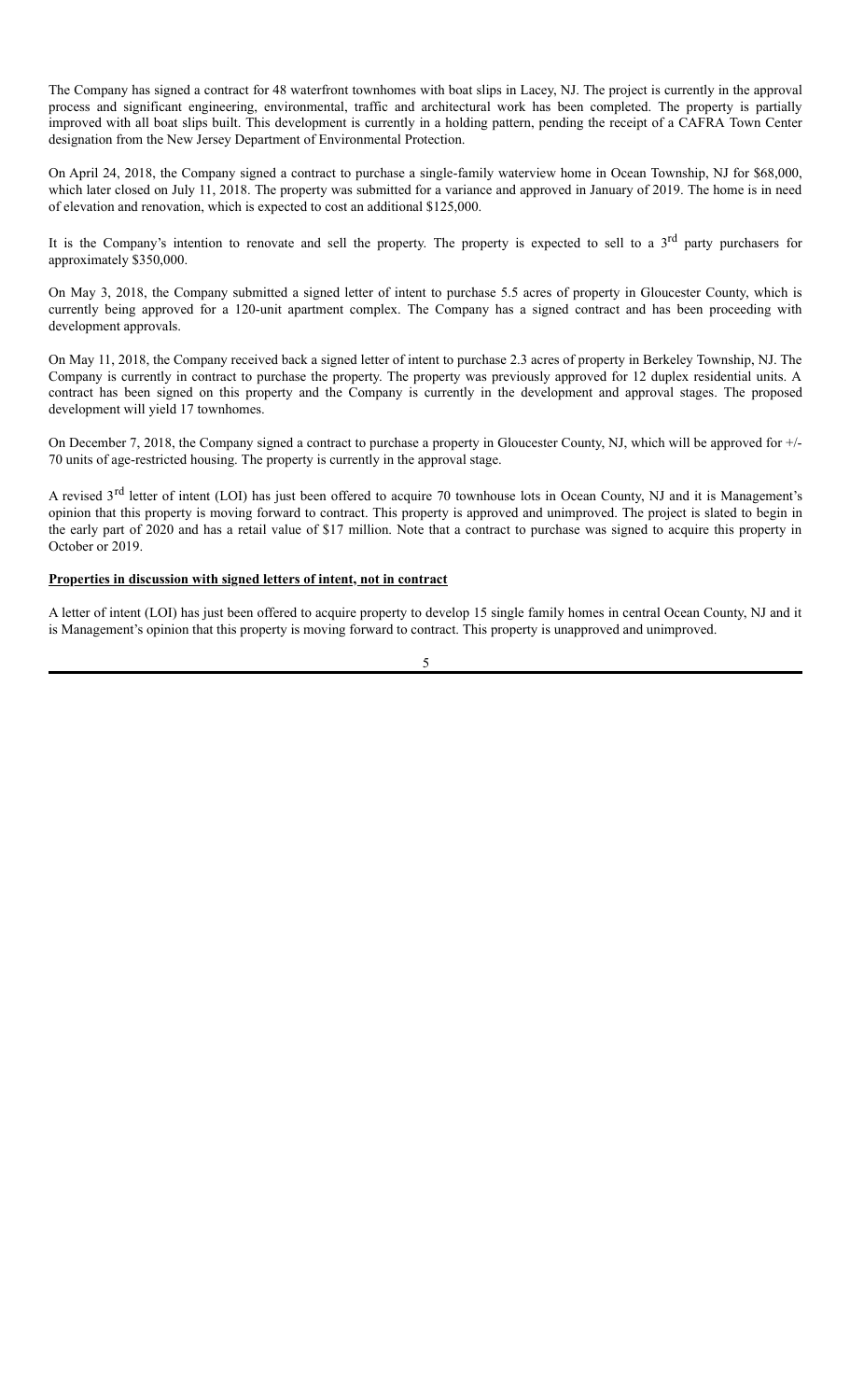Discussions have been occurring since December of 2017 and a signed letter of intent has been offered to acquire property to develop 102 townhome units in southern Ocean County, NJ. This property was originally in contract and under development by the Company's management team during the 2006-2009 period, at which time the project was not finalized due to the financial crisis of 2009. As such, a large amount of engineering, environmental, traffic and architectural work has been completed. It is Management's opinion that this property is moving forward to contract. This property is not fully approved and is unimproved. Development and approval work for the project is slated to begin in late 2019 / early 2020. The project has a retail value of \$23 million.

On May 17, 2018, the Company submitted a signed contract to purchase a 700 KW property to be developed as a solar farm in Glassboro, NJ. The purchase price is \$700,000 and the contract is subject to obtaining funding for the solar array as well as a portion of the purchase price. There is also a PPA (power production agreement) in place with a nursing home adjacent to the property, to purchase the entire electrical output for the next 20 years. This property is still available and is on hold pending funding availability.

These new developments with signed letters of intent, as well as the four developments that are under contract and in development represent over \$108 million in new home construction projects on the books in the next few years. This work will occur over the next 3-4 years and is in addition to the elevation/renovation division of the business. Management is very positive about these new developments, as well as the cutting-edge construction technologies being employed to create healthier, safer, more energy efficient homes.

Dream Homes has experienced solid growth in both the new home and elevation divisions, as well as strong additions to our personnel infrastructure, which are just now beginning to bear fruit. Our new Design Center in Point Pleasant has also led to an increase in modular traffic and sales, as well as facilitated and increased client selections throughout our entire region.

The Company was awarded the Ocean County Best of the Best Awards for both 2017 & 2018 in two categories (Best Custom Modular Builder and Best Home Improvement Contractor), which has caused significant new awareness and interest from the public. This has led to more showroom traffic, completed estimates and signed contracts. Referrals about Dream Homes are also being generated from many industry professionals, such as architects, engineers and attorneys, who've either had clients with abandoned projects or simply want to retain Dream due to superior performance and reliability.

The phrase 'The Region's Most Trusted Builder' accurately describes the company and is becoming increasingly well known to homeowners in need of new homes, elevation  $\&$  renovation work. The management team has never failed to complete a project in over 24 years in the industry.

The Company's business model over the last year has been focused on increasing the new home and new development portion of our business, until it represents 50% - 70% of our entire revenue stream, from the current level of 20%. New home development has a much greater scalability and growth potential than elevation/renovation work. The Company has enjoyed steady growth in the renovation/elevation portion of the company and anticipates that by year end 2018 each part of the company (new homes and elevation work) will represent 50% of total revenue. By mid-year 2019, new home construction and development should represent over 70% of revenue.

Management hopes for steady growth in all segments of the company, since the rebuilding process will occur over the next 15-20 years. The combined total number of homes affected by Storm Sandy that will need to be raised or demolished and rebuilt is in excess of 30,000 homes, of which less than 10,000 have been rebuilt. This remaining combined market for new construction and elevation projects in the Company's market area is estimated to be in the range of \$3.4 billion dollars. The company anticipates being able to efficiently address 5% - 10% of this market. Dream Homes' potential operations include the development and sale of a variety of residential communities, including construction of semi-custom homes, entry-level and first time move-up single-family and multifamily homes.

Among the Company's other assets that are currently held, are the rights to operate the educational construction seminar known as "Dream Homes Nearly Famous Rebuilding Seminar", as well as the informational blog known as the "Dream Homes Rebuilding Blog."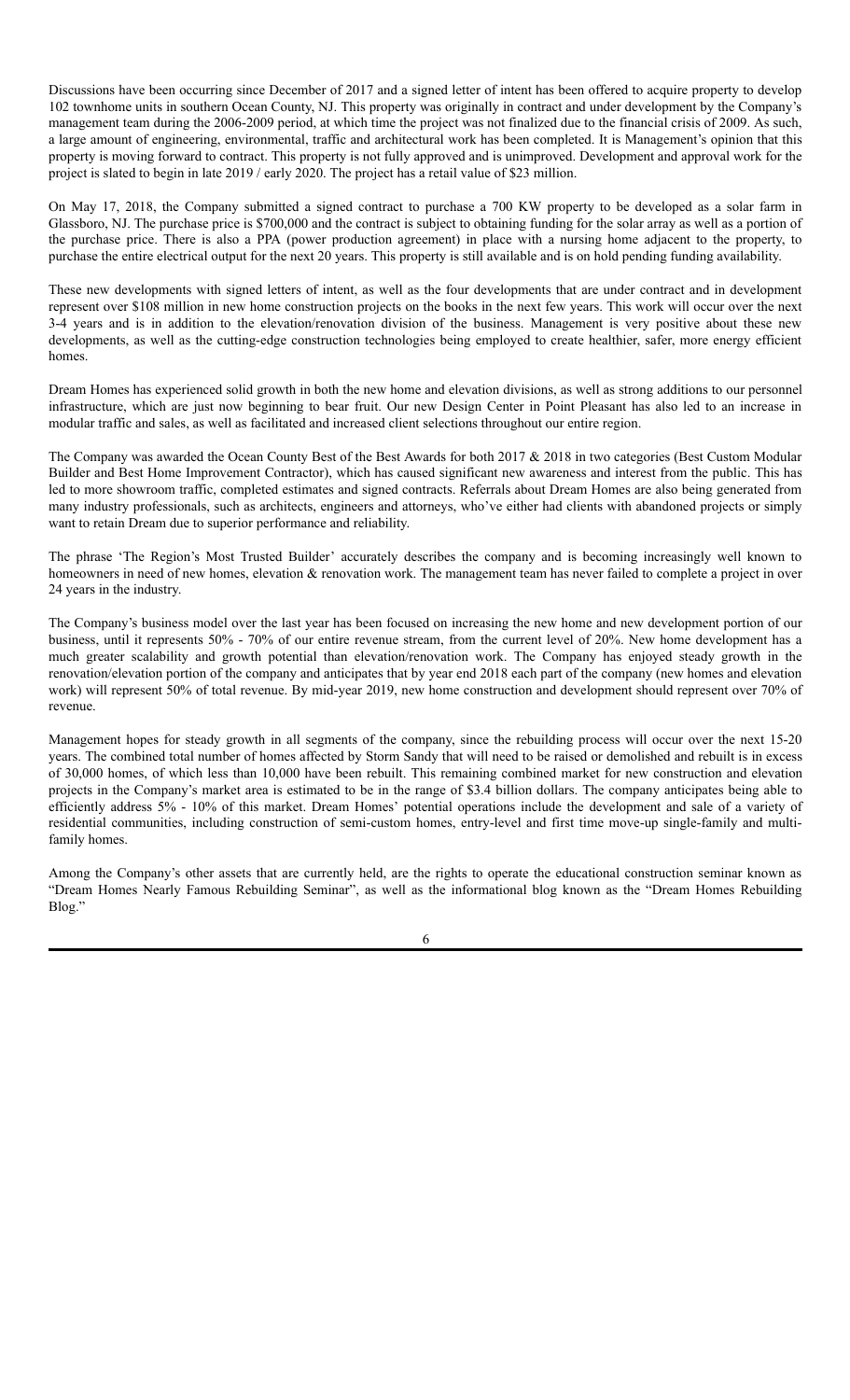The Nearly Famous Rebuilding Seminar is held bi-monthly, and is a powerful educational tool for homeowners who need of rebuilding or renovations. This seminar has been presented steadily since early 2013, and is designed to educate and assist homeowners in deciphering the confusion about planning and executing complex residential construction projects.

Due to the opportunities afforded by the market conditions, Dream Homes and Development Corporation as well as Dream Building LLC, which operates as a wholly owned subsidiary of Dream, will continue to pursue opportunities in the construction and real estate field, specifically in new home construction, home elevations and renovations.

## **RESULTS OF OPERATIONS – DREAM HOMES & DEVELOPMENT CORPORATION**

The summary below should be referenced in connection with a review of the following discussion of our results of operations for the three months ended March 31, 2019 and 2018.

#### **STATEMENTS OF OPERATIONS Unaudited**

|                                                                            | Three months ended<br>March 31, 2019 |            | Three months ended<br>March 31, 2018 |            |
|----------------------------------------------------------------------------|--------------------------------------|------------|--------------------------------------|------------|
| Revenue:                                                                   |                                      |            |                                      |            |
| Construction contracts                                                     | \$                                   | 789,420    | \$                                   | 575,560    |
| Total revenue                                                              |                                      | 789,420    |                                      | 575,560    |
| Cost of construction contracts                                             |                                      | 605,678    |                                      | 364,212    |
| Gross profit                                                               |                                      | 183,742    |                                      | 211,348    |
| <b>Operating Expenses:</b>                                                 |                                      |            |                                      |            |
| Selling, general and administrative, including stock-based compensation of |                                      |            |                                      |            |
| \$30,394 and \$33,988, respectively                                        |                                      | 256,520    |                                      | 214,559    |
| Depreciation expense                                                       |                                      | 1,462      |                                      | 1,228      |
| Total operating expenses                                                   |                                      | 257,982    |                                      | 215,787    |
| (Loss) from operations                                                     |                                      | (74,240)   |                                      | (4, 439)   |
| Other expenses (income):                                                   |                                      |            |                                      |            |
| Interest expense                                                           |                                      | 1,470      |                                      |            |
| Consulting fee income                                                      |                                      |            |                                      |            |
| Total other expenses (income)                                              |                                      | 1,470      |                                      |            |
| Net (loss) before income taxes                                             |                                      | (75, 710)  |                                      | (4, 439)   |
| Provision for income tax expense                                           |                                      |            |                                      | 8,126      |
| Net (loss)                                                                 | \$                                   | (75,710)   | \$                                   | (12, 565)  |
| Basic and diluted (loss) per common share                                  | \$                                   | (.00)      | $\$$                                 | (.00)      |
| Weighted average common shares outstanding-basic and diluted               |                                      | 24,200,993 |                                      | 24,000,963 |
| 7                                                                          |                                      |            |                                      |            |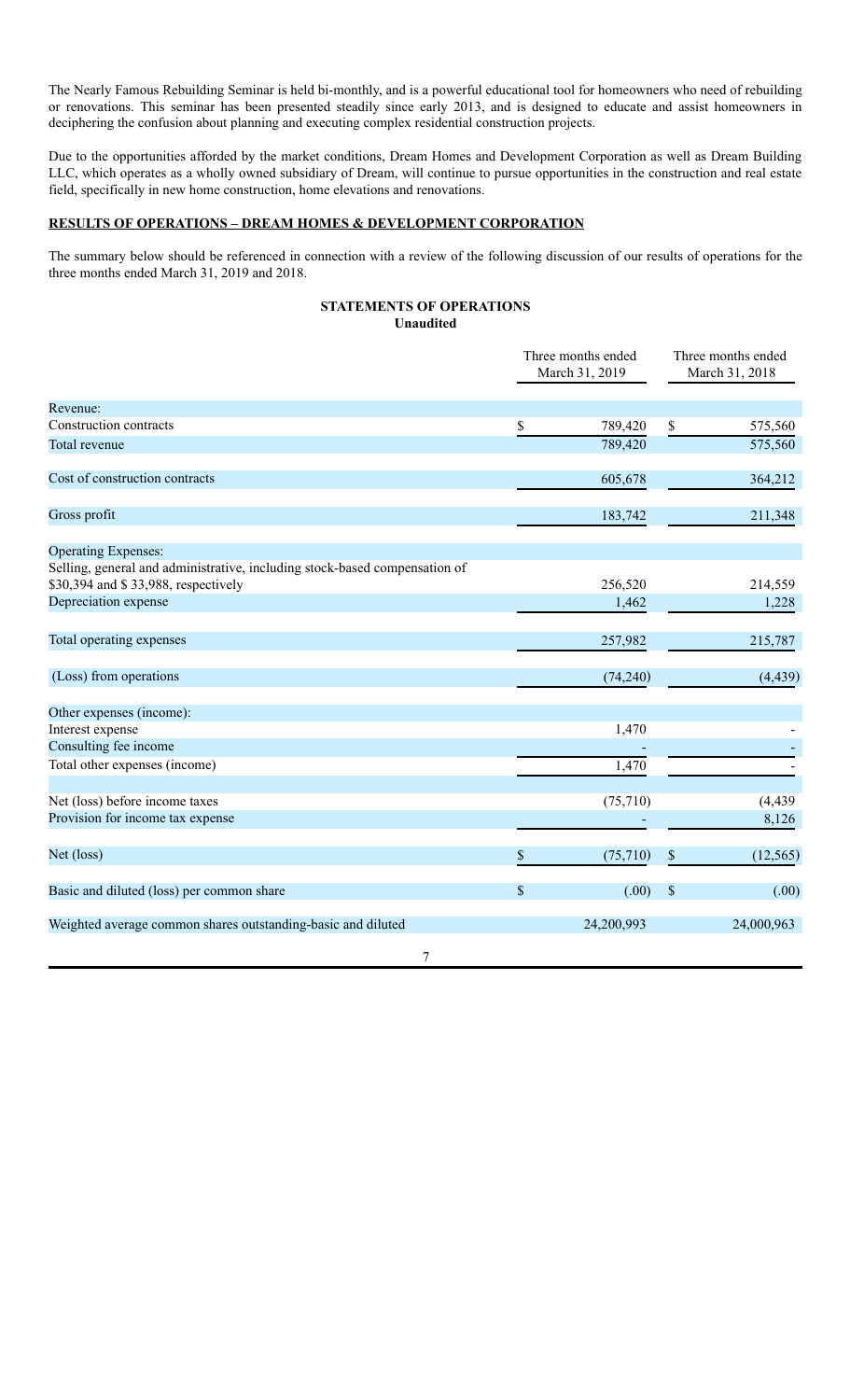#### **Results of Operations - Comparison for the three months ended March 31, 2019 and 2018.**

#### *Revenues*

For the three months ended March 31, 2019 and 2018, revenues were \$789,420 and \$575,560 respectively. The increase in revenue of \$213,860, was due to new contracts.

## *Cost of Sales*

For the three months ended March 31, 2019 and March 31, 2018, cost of construction contracts were \$605,678 and \$364,212, respectively. This increase of \$241,466 was due mainly to increased production.

#### *Operating Expenses*

Operating expenses increased \$40,733 from \$215,787 in 2018 to \$256,520 in 2019.

## **Liquidity and Capital Resources**

As of March 31, 2019 and December 31, 2018, our cash balance was \$183,590 and \$118,687, respectively, total assets were \$1,043,453 and \$979,650, respectively, and total current liabilities amounted to \$774,729 and \$665,610, respectively, including loans payable to related parties of \$48,205 and \$52,243, respectively. As of March 31, 2019 and December 31, 2018, the total stockholders' equity was \$268,724 and \$314,040, respectively. We may seek additional capital to fund potential costs associated with expansion and/or acquisitions.

## *Inflation*

The impact of inflation on the costs of our company, and the ability to pass on cost increases to its subscribers over time is dependent upon market conditions. We are not aware of any inflationary pressures that have had any significant impact on our operations since inception, and we do not anticipate that inflationary factors will have a significant impact on future operations.

## **OFF-BALANCE SHEET ARRANGEMENTS**

We do not maintain off-balance sheet arrangements nor do we participate in non-exchange traded contracts requiring fair value accounting treatment.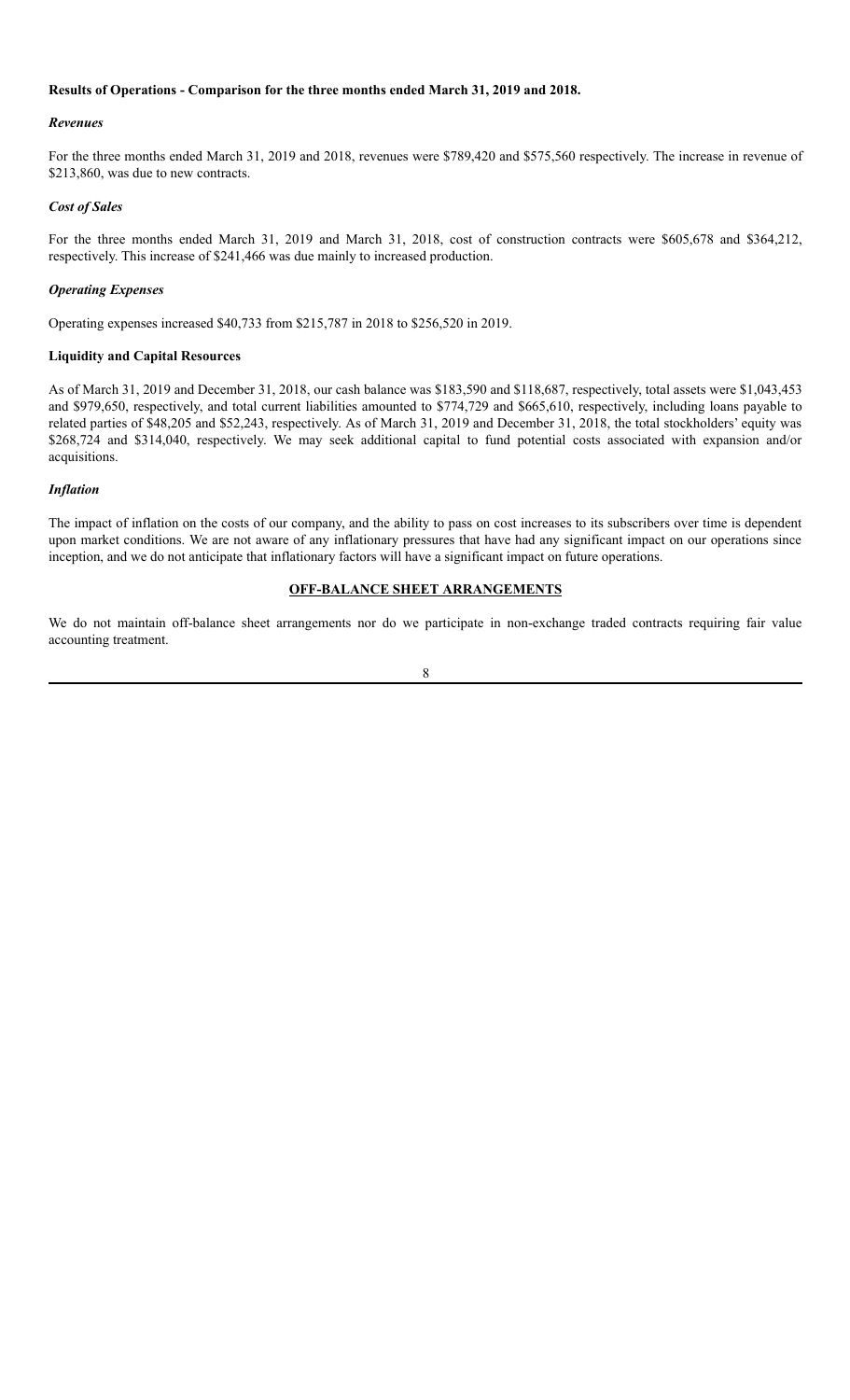## <span id="page-26-0"></span>**Item 3. Quantitative and Qualitative Disclosures About Market Risk.**

Not applicable.

## <span id="page-26-1"></span>**Item 4. Controls and Procedures.**

#### *Disclosure Controls and Procedures*

The Company has adopted and maintains disclosure controls and procedures that are designed to provide reasonable assurance that information required to be disclosed in the reports filed under the Exchange Act, such as this Form 10-Q, is collected, recorded, processed, summarized and reported within the time periods specified in the rules of the Securities and Exchange Commission. The Company's disclosure controls and procedures are also designed to ensure that such information is accumulated and communicated to management to allow timely decisions regarding required disclosure. As required under Exchange Act Rule 13a-15, the Company's management, including the Principal Executive Officer and Principal Financial Officer, has conducted an evaluation of the effectiveness of disclosure controls and procedures as of the end of the period covered by this report. Based upon that evaluation, the Company's President concluded that the Company's disclosure controls and procedures are not effective to ensure that information required to be disclosed by the Company in the reports that the Company files or submits under the Exchange Act, is recorded, processed, summarized and reported, within the time periods specified in the SEC's rules and forms, and that such information is accumulated and communicated to the Company's management, including the Company's President, as appropriate, to allow timely decisions regarding required disclosure.

#### **PART II - OTHER INFORMATION**

<span id="page-26-3"></span><span id="page-26-2"></span>**Item 1. Legal Proceedings.**

None.

<span id="page-26-4"></span>**Item 2. Unregistered Sales of Equity Securities and Use of Proceeds.**

None.

<span id="page-26-5"></span>**Item 3. Defaults upon Senior Securities.**

None.

<span id="page-26-6"></span>**Item 4. Mine Safety Disclosure**

Not Applicable.

<span id="page-26-7"></span>**Item 5. Other Information.**

None.

<span id="page-26-8"></span>**Item 6. Exhibits.**

## **The following exhibits are included with this filing:**

3.1\* Articles of [Incorporation](http://www.sec.gov/Archives/edgar/data/1518336/000151833611000003/exhibit_3articlesofincorpora.htm) (Form S-1 Registration No. 333-174674 filed June 2, 2011).

3.2\* By-laws (Form S-1 [Registration](http://www.sec.gov/Archives/edgar/data/1518336/000151833611000003/bylaws.htm) No. 333-174674 filed June 2, 2011).

4.1\* Specimen Stock Certificate (Form S-1 [Registration](http://www.sec.gov/Archives/edgar/data/1518336/000151833611000003/ex4samplestockcert.htm) No. 333-174674 filed June 2, 2011).

10.1\* Intellectual Property Purchase Agreement (Form S-1 [Registration](http://www.sec.gov/Archives/edgar/data/1518336/000151833611000003/agreementwithterrareip.htm) No. 333-174674 filed June 2, 2011).

10.2\* Consulting Agreement with William [Kazmierczak](http://www.sec.gov/Archives/edgar/data/1518336/000151833611000003/ex_101kazmierczackagreement0.htm) 5-22-2010 (Form S-1 Registration No. 333-174674 filed June 2, 2011).

31.1 [Sarbanes-Oxley](http://compliance-sec.com/secfilings/company/VRTR/link_files/2019/12-12-2019/Form10-QA(12-12-2019)DreamHomesandDevelopment/ex31-1.htm) Section 302 certification by Vincent Simonelli

32.2 [Sarbanes-Oxley](http://compliance-sec.com/secfilings/company/VRTR/link_files/2019/12-12-2019/Form10-QA(12-12-2019)DreamHomesandDevelopment/ex32-2.htm) Section 906 certification by Vincent Simonelli

\* Previously filed and Incorporated by reference.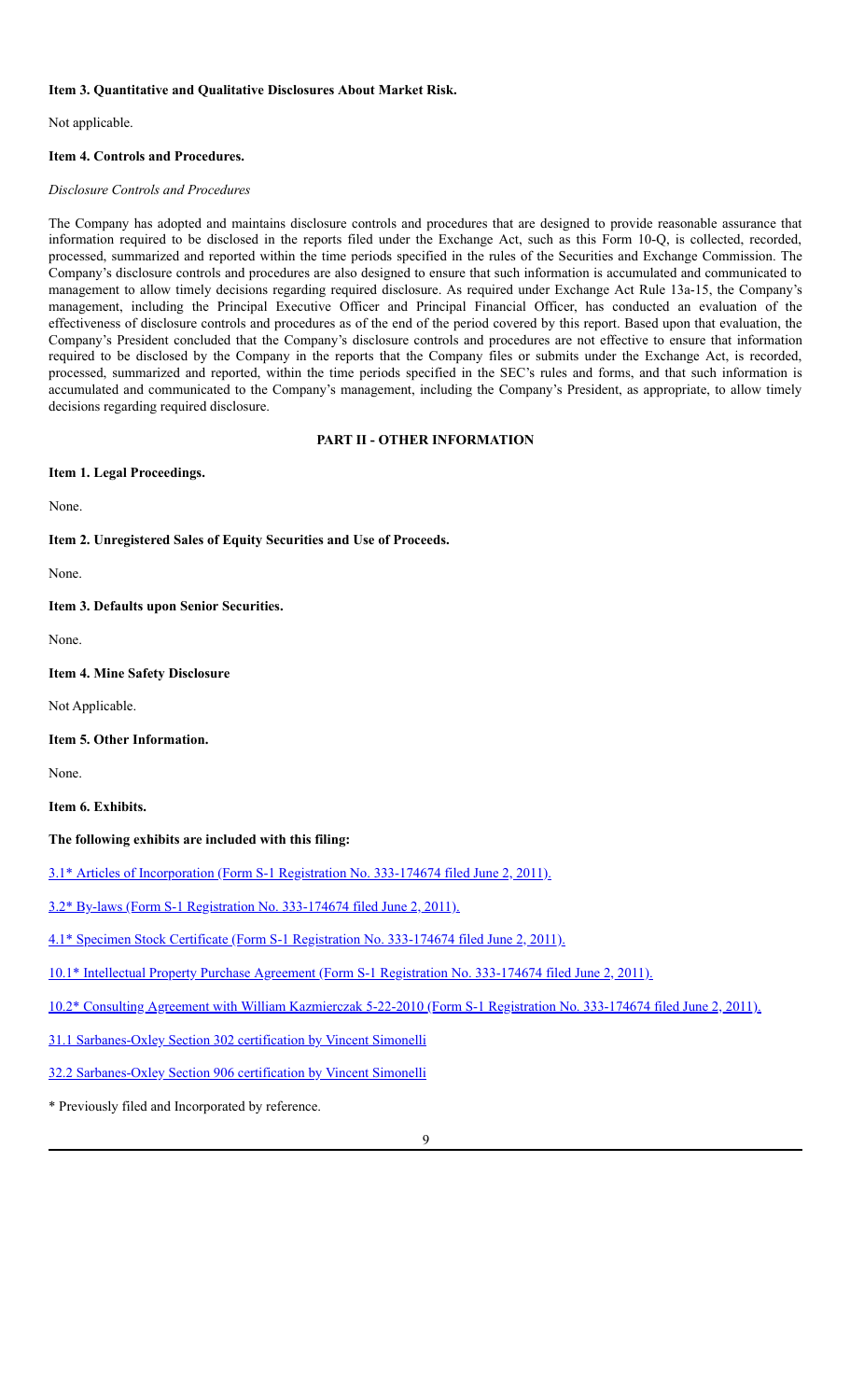## **SIGNATURES**

<span id="page-27-0"></span>Pursuant to the requirements of Section 13(a) or 15(d) of the Securities Exchange Act of 1934, the Registrant has duly caused this report to be signed on behalf by the undersigned; duly authorized.

## Date: December 12, 2019 **Dream Homes & Development Corporation**

By:*/s/ Vincent Simonelli* Vincent Simonelli Chief Executive Officer and Chief Financial Officer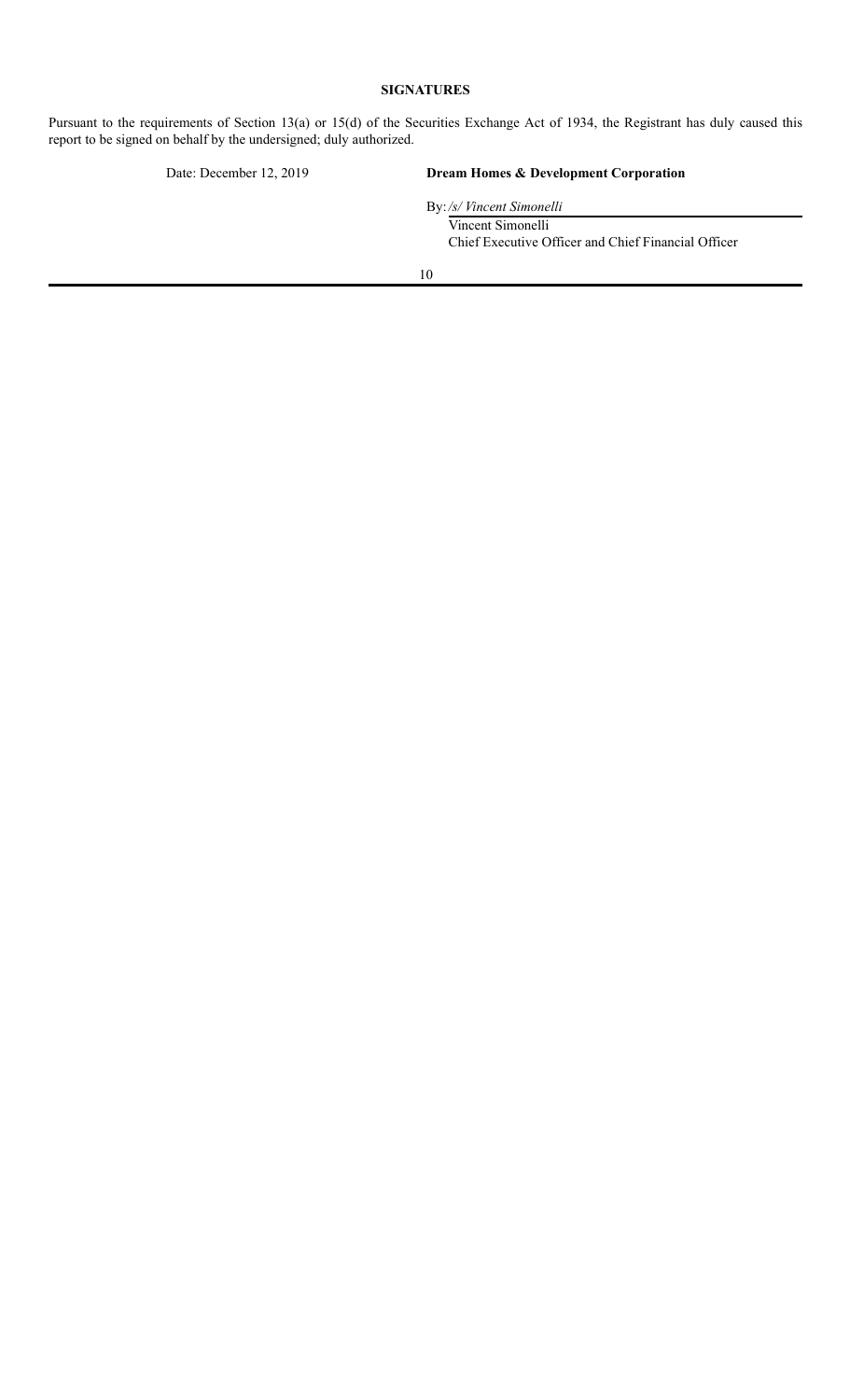## **CERTIFICATIONS**

I, Vincent C. Simonelli, certify that:

1. I have reviewed this quarterly report of Dream Homes & Development Corporation.;

2. Based on my knowledge, this report does not contain any untrue statement of a material fact or omit to state a material fact necessary to make the statements made, in light of the circumstances under which such statements were made, not misleading with respect to the period covered by this report;

3. Based on my knowledge, the financial statements, and other financial information included in this report, fairly present in all material respects the financial condition, results of operations and cash flows of the issuer as of, and for, the periods presented in this report;

4. The issuer's other certifying officer(s) and I are responsible for establishing and maintaining disclosure controls and procedures (as 4efined in Exchange Act Rules 13a-15(e) and 15d-15(e)) and internal control over financial reporting (as defined in Exchange Act Rules 13a-15(f) and 15d-15(f)) for the issuer and have:

(a) Designed such disclosure controls and procedures, or caused such disclosure controls and procedures to be designed under our supervision, to ensure that material information relating to the issuer, including its consolidated subsidiaries, is made known to us by others within those entities, particularly during the period in which this report is being prepared;

(b) Designed such internal control over financial reporting, or caused such internal control over financial reporting to be designed under our supervision, to provide reasonable assurance regarding the reliability of financial reporting and the preparation of financial statements for external purposes in accordance with generally accepted accounting principles;

(c) Evaluated the effectiveness of the issuer's disclosure controls and procedures and presented in this report our conclusions about the effectiveness of the disclosure controls and procedures, as of the end of the period covered by this report based on such evaluation; and

(d) Disclosed in this report any change in the issuer's internal control over financial reporting that occurred during the issuer's most recent fiscal quarter (the issuer's fourth fiscal quarter in the case of an annual report) that has materially affected, or is reasonably likely to materially affect, the issuer's internal control over financial reporting; and

5. The issuer's other certifying officer(s) and I have disclosed, based on our most recent evaluation of internal control over financial reporting, to the issuer's auditors and the audit committee of the issuer's board of directors (or persons performing the equivalent functions):

(a) All significant deficiencies and material weaknesses in the design or operation of internal control over financial reporting which are reasonably likely to adversely affect the issuer's ability to record, process, summarize and report financial information; and

(b) Any fraud, whether or not material, that involves management or other employees who have a significant role in the issuer's internal control over financial reporting.

Date: December 12, 2019

*/s/ Vincent C. Simonelli* CEO and CFO